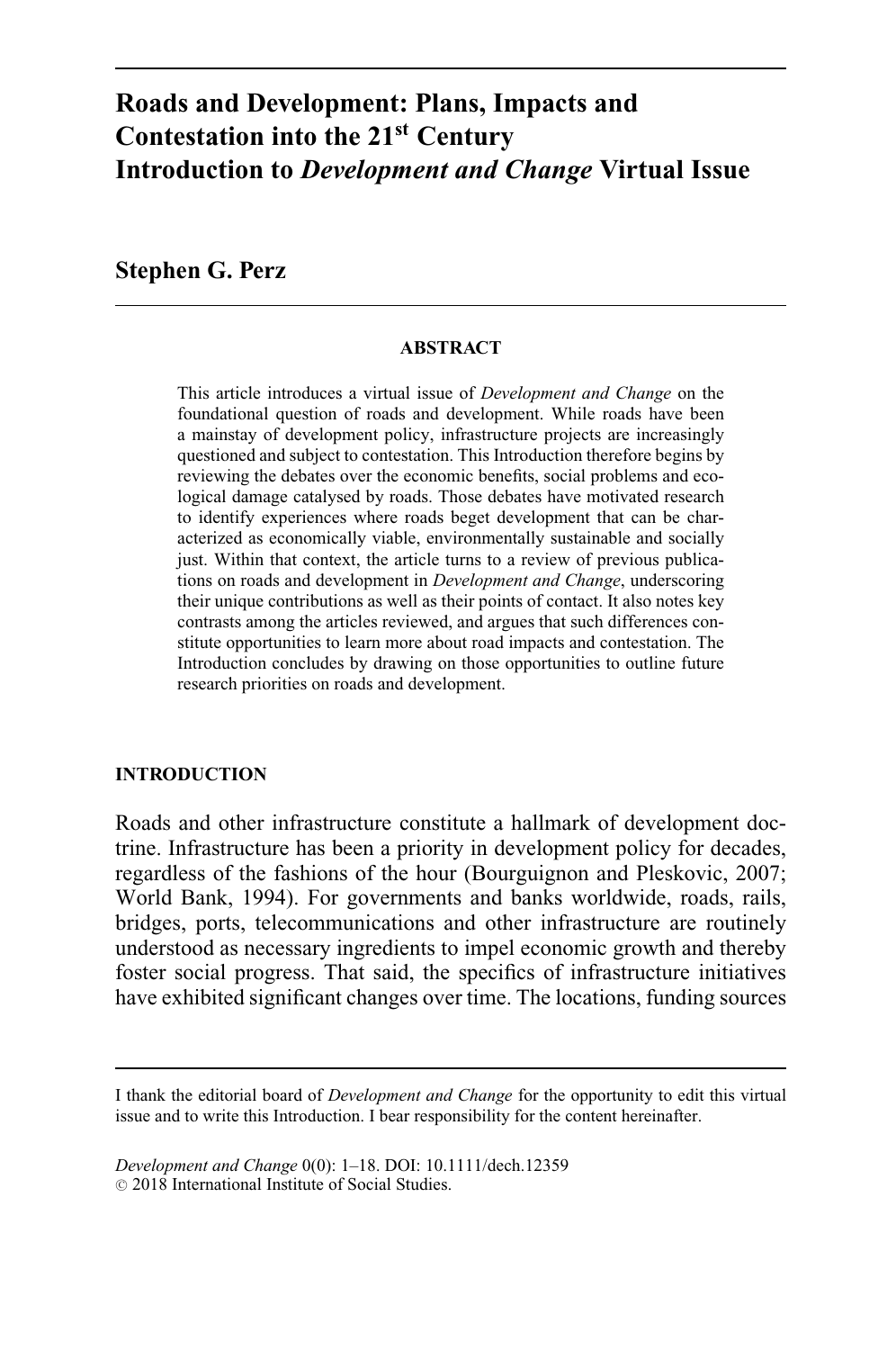and goals of infrastructure have altered substantially from the onset of the post-war drive for development after World War II to the opening decades of the 21<sup>st</sup> century.

Infrastructure is a crucial ingredient for regional integration, as it provides the physical basis for trade and thus for economic growth, as well as the ability to secure national borders and frontier areas for geopolitical purposes. In terms of economic integration, roads link rural agricultural producers and resource extraction sites to export centres and urban markets. By extension, the articulation of various roads constitutes a distribution network that incorporates nodes from extraction to processing, manufacturing and eventually mass consumption. Infrastructure has long been crucial in discussions of economic policy with regard to siting decisions in light of comparative advantage and thus plays a central role in the spatial logic of development strategy.

Public investment in infrastructure has therefore been a priority in development policy. Earlier work on infrastructure showed that public investments could generate large, positive economic impacts (Aschauer, 1989). Subsequent studies made some econometric corrections that indicated smaller coefficients (Gramlich, 1994; Munnell, 1992). But the basic finding still holds: research from around the world indicates that infrastructure permits economic growth and poverty reduction (e.g., Calderón and Serven, 2004; Demurger, 2001; Gibson and Rozelle, 2003; Gunasekera et al., 2008; Straub, 2008). Of course, economic growth also generates demand for more infrastructure to sustain economic dynamism. These mutually reinforcing processes imply that states with sluggish economies seek to invest in infrastructure to stimulate growth, and states with dynamic economies will also invest in order to keep up the momentum. In a similar vein, in geopolitical terms, aggressive or at least confident states will also invest in infrastructure. In distinct historical contexts, this may be in order to secure national borders or to actively engage with neighbours via trade.

These priorities are hardly new, as Frankopan's (2016) recent history of the world shows. 'Silk roads' provide a useful optic for interpreting history via infrastructure as it influences trade relations and geopolitics. Leaders and militaries may be important, but focusing on who invests in roads and ports and trade also helps explain the rise and fall of civilizations. Furthermore, states respond to other states when they build roads, fortify mountain passes, invest in larger ships, and so on. Countries with trading partners as neighbours thrive due to comparative advantages and a reduced need to maintain large armies. All of this is facilitated by the provision of road and other transport and communications infrastructure.

In the opening years of the new millennium, several major new infrastructure initiatives have been advanced around the world. In particular, trans-boundary infrastructure has been the order of the day, as a means to advance global economic integration. There has been considerable attention devoted to IIRSA, the Initiative for Integration of Regional Infrastructure in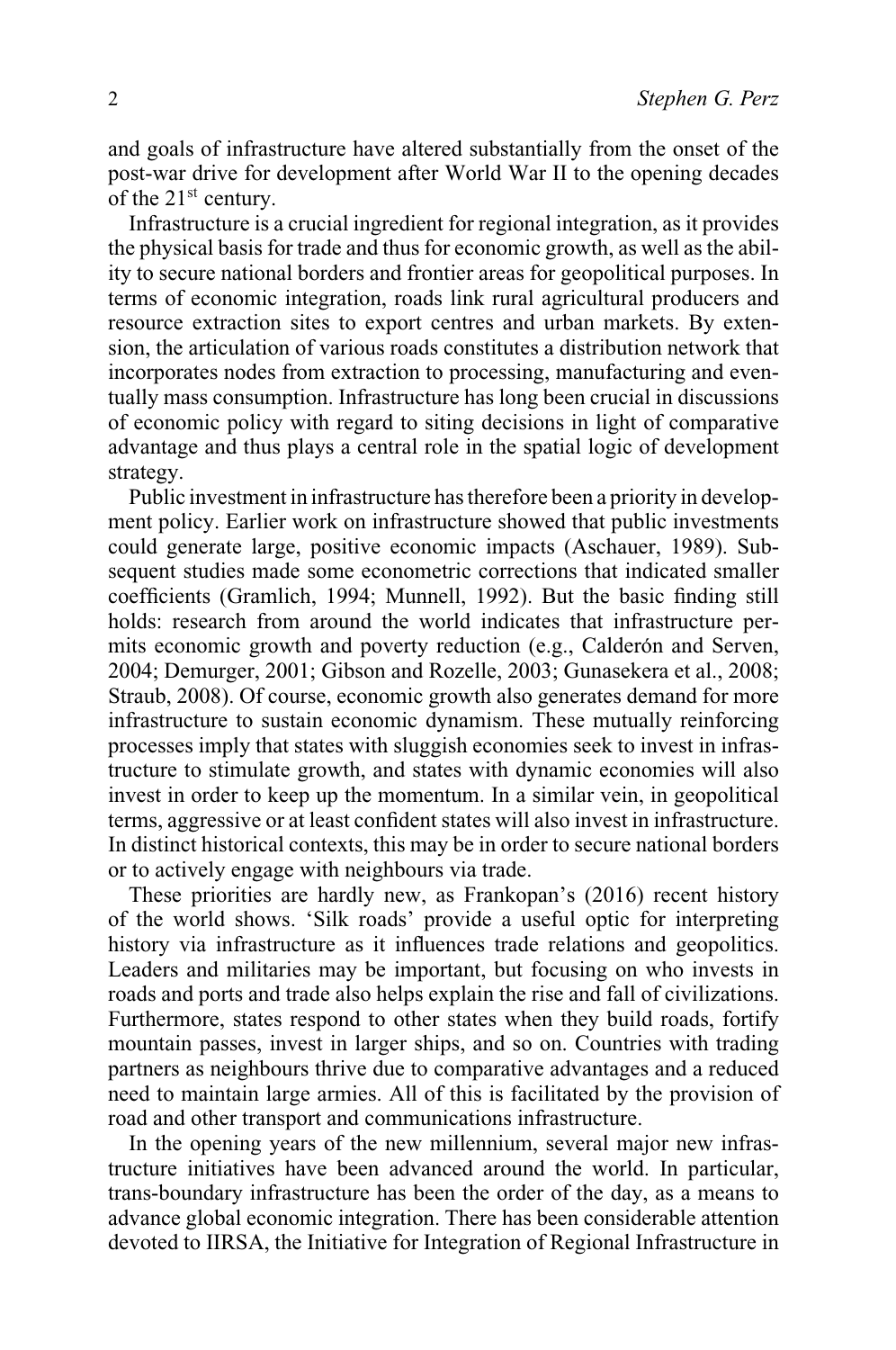South America<sup>1</sup> (Wagner Tizón and Gadea Duarte, 2002). IIRSA projects were delineated by a dozen national governments and a funding programme created in tandem with multinational development banks. The programme has a budget of US\$ 38 billion for roughly 350 projects over approximately 30 years. The master logic behind IIRSA is to span national boundaries to promote trade among neighbours under a regime of 'open regionalism' (see Bulmer-Thomas, 2001). While debates have raged in the United States during the past decade over crumbling infrastructure and poor economic performance, South American countries have exhibited more rapid growth and pursued major integration programmes. In Central Asia, China has similarly embarked on a titanic infrastructure agenda to upgrade and renew long-standing overland trade routes to the West, including the original 'Silk Road'. The 'One Belt, One Road' programme reportedly contemplates US\$ 1 trillion in investments by China for trade with various Central Asian neighbours.

As it is hard to ignore the scale and potential impacts of such continental programmes, we do well to reflect on their implications. Khanna's (2016) discussion of 'connectography' underscores the central importance of transboundary infrastructure initiatives as a key means of global integration. Against apocalyptic accounts that the world is 'falling apart' due to religious hatred or anti-immigrant sentiment, there is also the argument that integration or 'coming together' is in fact the main order of the day. Beyond IIRSA and One Belt are infrastructure initiatives such as the Mesoamerica Project in Central America and additional Chinese programmes in East Asia and Africa. While this hardly means that geopolitics and boundary tensions between countries have disappeared, there are numerous international agreements and trans-boundary projects for new roads, railways and pipelines advancing across most parts of the world.

All that said, triumphalist accounts of great integration initiatives, and analyses pointing to roads as explanations for seismic shifts in the global economy and polity, must confront the fact that large-scale infrastructure projects routinely face resistance and protest. If states and banks back new roads, and even if many interest groups cheer construction for the reduced isolation and market opportunities, roads are regularly contested. Whereas infrastructure is generally heavily developed and forms dense networks in highly industrialized and urbanized regions, most major road initiatives now seek to penetrate resource frontiers. Reaching such areas follows a rational logic of incorporating more extraction sites into commodity circuits to sustain economic growth. But remote regions are often biologically valuable and relatively intact ecologically, and encompass many protected areas.

New road projects consequently face increasing scrutiny for their environmental impacts. The case of the Inter-Oceanic Highway, a premier initial

<sup>1.</sup> IIRSA = Iniciativa para la Integración del a Infraestructura Regional de América del Sur. See the website: [www.iirsa.org](http://www.iirsa.org) (accessed 20 January 2008).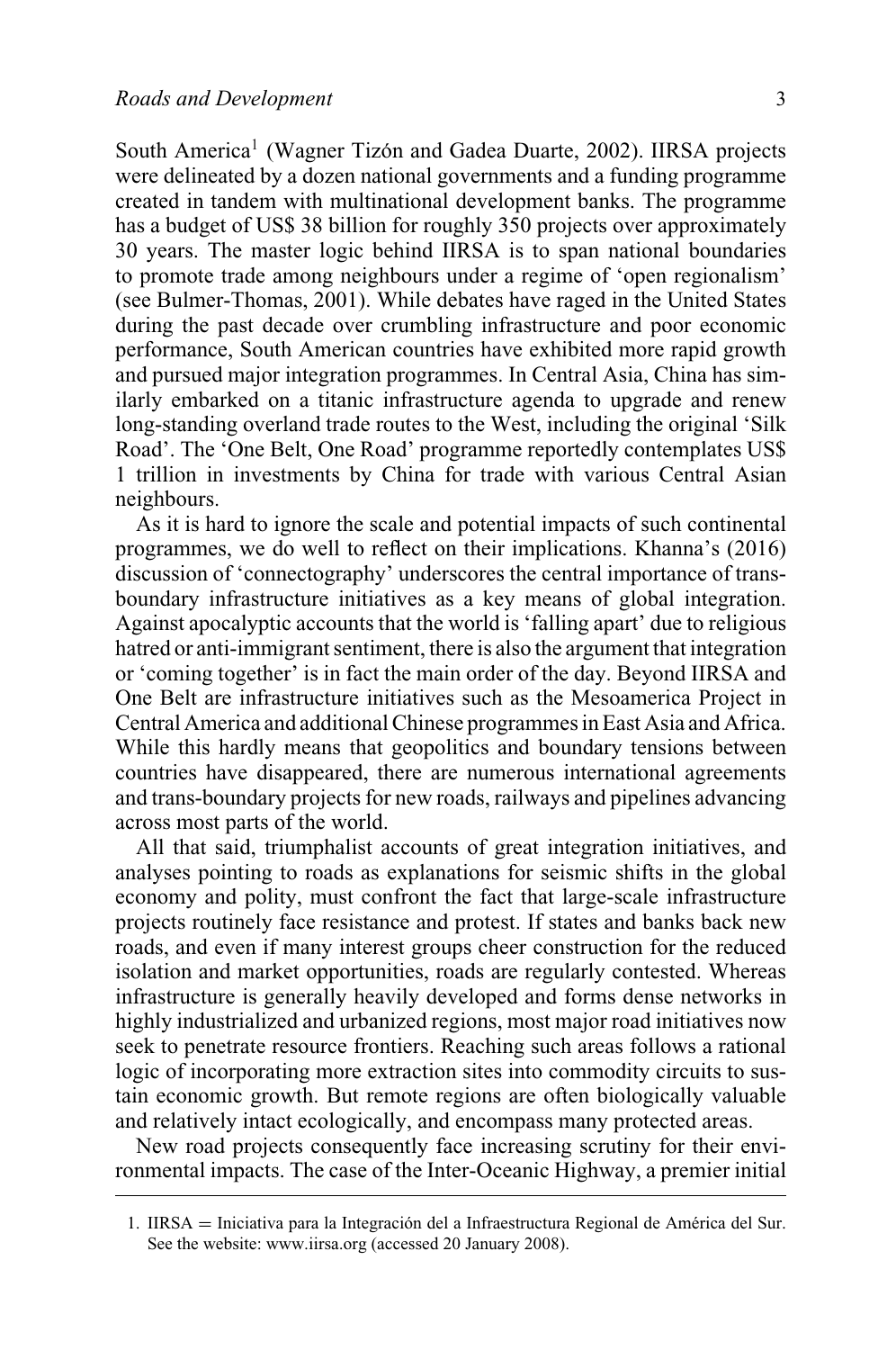project under IIRSA, is illustrative. The environmental impact assessments were limited in scope in terms of the types of impacts considered, the spatial extent to which impacts might be felt, and the duration of time over which impacts might become evident (Dourojeanni et al., 2010). It should therefore not be surprising that business-as-usual procedures in securing licences for road construction are criticized for being little more than rubber stamp exercises. Environmentalists work to expose elite preferences and the priority given by states to construction schedules as the true drivers behind approval processes for infrastructure projects. Evaluation criteria limited to direct impacts of construction and short time frames are no longer considered acceptable, when the indirect effects of a road may exhibit ripple effects extending outward over many years or decades. There is now an established literature on 'road ecology' that documents all manner of negative ecological impacts of roads in landscapes (e.g., Coffin, 2007; Forman et al., 2003; Trombulak and Frissell, 2000). Whether in terms of habitat fragmentation, degradation of watersheds, the introduction of exotic species, or the extinction of endemics, roads cause numerous environmental problems.

Roads to resource frontiers also penetrate territories of indigenous and other traditional peoples with pre-existing land claims. In the  $21<sup>st</sup>$  century, new roads do not enter demographic vacuums, but instead arrive as the means for outsiders to engage in trespass upon local peoples. Such trespasses confront formal (state-based) tenure systems with informal (customary) land claims, leading to confrontations between outsiders and native groups. This reflects the top-down imposition of roads by governments with limited consultations or input by local peoples (Devres Inc., 1981; Robinson, 2001). Roads thus often meet social criticism due to injustices stemming from the lack of recognition of traditional land claims. Social tensions due to roads grow as the benefits are frequently captured by groups with more power, capital and political connections. This yields increasing social inequalities in areas impacted by new infrastructure. There is a significant though fragmented literature on various negative social impacts of roads, whether in terms of land conflicts, the unequal distribution of benefits, damage to sacred religious sites, and so on (e.g., Mahapa and Mashiri, 2001; Rudel and Richards, 1990; Shriar, 2009).

#### **CONTRIBUTIONS OF** *DEVELOPMENT AND CHANGE* **TO UNDERSTANDING ROADS AND DEVELOPMENT**

The upshot of the various literatures surrounding roads and development has been a suite of debates as to the wisdom of investments in infrastructure. Against the positive economic appraisals and thorough-going support of governments and banks, there is considerable documentation of negative ecological and social impacts of roads. That has motivated research to identify experiences of road building that yield outcomes which could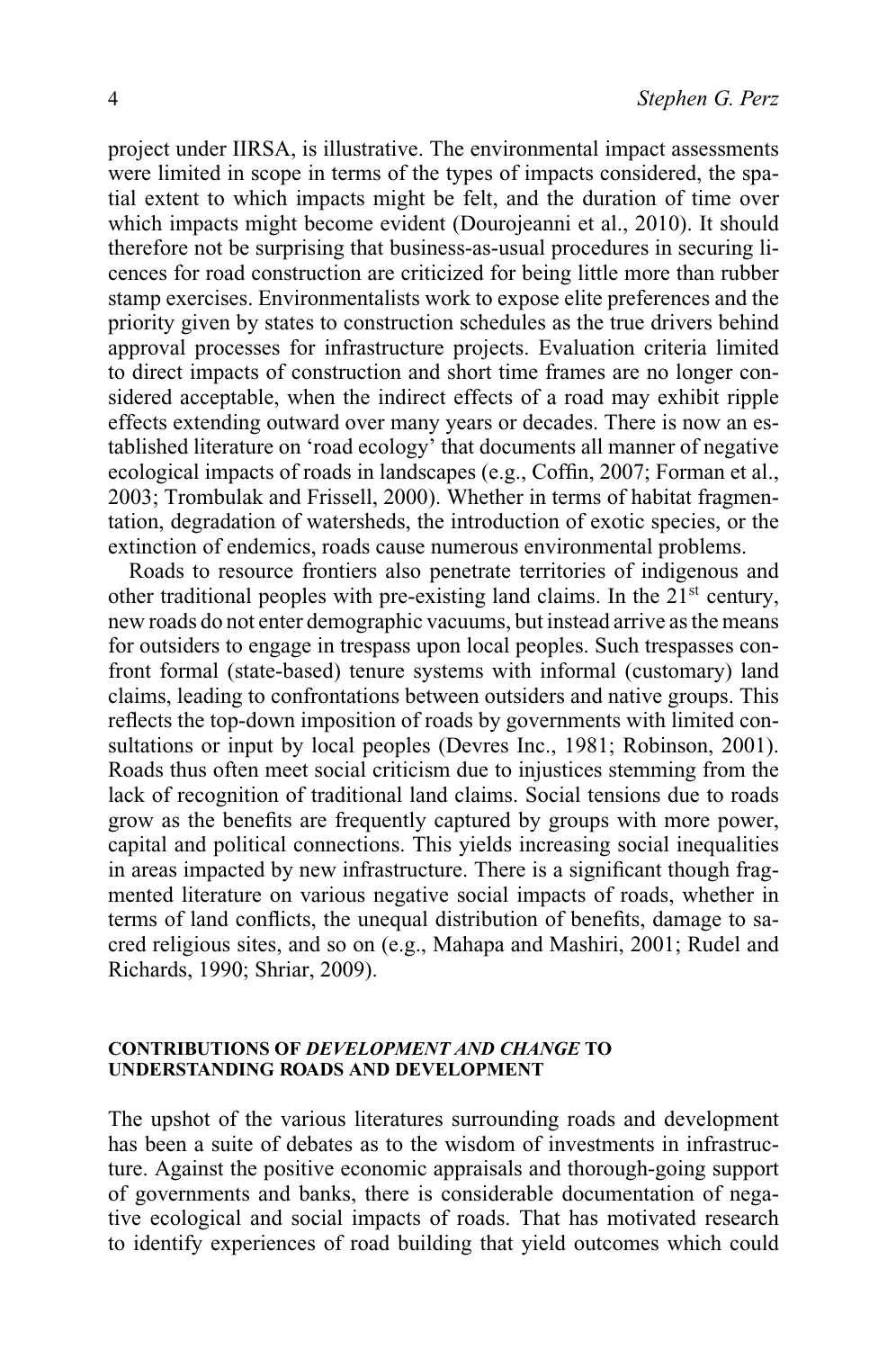be characterized as economically viable, environmentally sustainable and socially just. In this ambit, publications in *Development and Change* have captured a key portion of the ongoing debate over the promise of roads, their actual impacts, and the resulting potential for contestation over the outcomes. Particularly since the turn of the millennium, *Development and Change* has published a spate of articles by scholars working in various parts of the world on the vagaries attending road construction and the contestation thereof. These publications highlight major turn-of-the-century roadbuilding efforts, usually in resource frontiers, often at national borders. The articles take up major infrastructure programmes such as IIRSA. They focus on resource frontiers such as Amazonia and Siberia, which serve as major resource extraction sites for emerging industrial economies such as Brazil and Russia.

The articles underscore how the purpose and benefits of roads are understood very differently by distinct interest groups, and thus are frequently contested. The road literature in *Development and Change* emphasizes the various forms which critiques may take, as well as the outcomes of contestation in terms of the fate of major infrastructure projects. These articles thus feature the diverse bases for protest against roads, despite their substantial purported economic benefits.

This virtual issue draws attention to the contributions of *Development and Change* to our understanding of the complexities of roads in developing regions as of the opening decades of the  $21<sup>st</sup>$  century. The remainder of this introductory article will provide brief reviews of the roads literature in *Development and Change*, offering contextual and comparative comments on the contributions of the articles that follow. It will conclude with a discussion of a research agenda going forward for work on roads and development, stemming from the contributions of the roads articles in *Development and Change*.

Nine articles from previous volumes of *Development and Change* focus on various aspects of roads and development. An early contribution, by [Chand \(1989\),](http://onlinelibrary.wiley.com/doi/10.1111/j.1467-7660.1989.tb00347.x/full) focuses on the politics of funding road upgrades, using the case of the World Bank in Fiji. [Chand \(1989\)](http://onlinelibrary.wiley.com/doi/10.1111/j.1467-7660.1989.tb00347.x/full) takes up several central issues in infrastructure planning, notably the funding sources, master logics and the official as opposed to the actual beneficiaries. He provides a critical analysis of the World Bank's planning process vis-à-vis the Government of Fiji for a key highway, arguing that the Bank acted on behalf of international capital rather than Fiji itself. The analysis focuses on the bidding process for the construction contract. The World Bank favoured international firms with established track records over the Public Works Department (PWD) of the Government of Fiji, but [Chand \(1989\)](http://onlinelibrary.wiley.com/doi/10.1111/j.1467-7660.1989.tb00347.x/full) shows that mobilization costs for the foreign firms were far greater than for the PWD, resulting in cost overruns. The article then turns to the World Bank's economic analysis, which produced rosy predictions, indicating growth far above [Chand's \(1989\)](http://onlinelibrary.wiley.com/doi/10.1111/j.1467-7660.1989.tb00347.x/full) estimates. The cost overruns of construction, and the greater cost of construction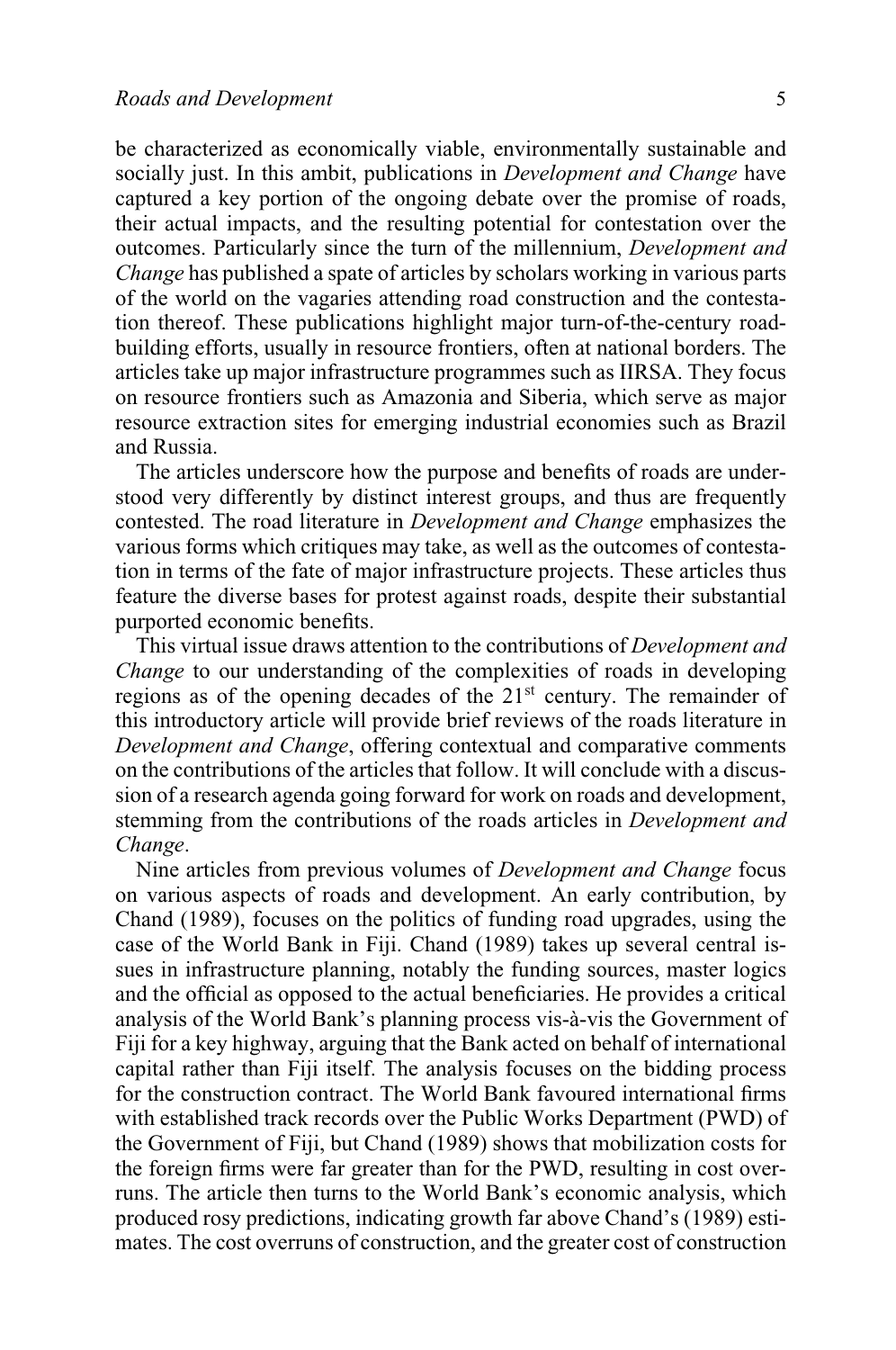by international contractors compared to the PWD's lower bid, become the basis for arguing that public agencies are more efficient in implementing infrastructure and yield a greater net economic benefit in affected regions. Then follows a political economic analysis of the distribution of benefits of the road, noting that foreign firms tied to the tourist economy were the primary beneficiaries. Many small landholders lost their land, and tax breaks went to foreign investors rather than citizens. [Chand \(1989\)](http://onlinelibrary.wiley.com/doi/10.1111/j.1467-7660.1989.tb00347.x/full) concludes that the road was not justified in economic terms, particularly due to the lack of spread in the distribution of the benefits.

Chand's analysis thus reflects many long-standing criticisms of largescale infrastructure projects. The priorities of multilateral banks and foreign capital often do not align with those of national governments, which in turn have interests that may not incorporate input from stakeholder groups. The Fiji road is thus a clear example of top-down planning; the extent of bottom-up participation is too limited to merit any claim that the input offered has affected implementation. [Chand \(1989\)](http://onlinelibrary.wiley.com/doi/10.1111/j.1467-7660.1989.tb00347.x/full) foreshadows other work on infrastructure that highlights political economy as a useful approach.

On that note, [Wilson's \(2004\)](http://onlinelibrary.wiley.com/doi/10.1111/j.1467-7660.2004.00364.x/full) analysis of the political economy of roads is a singular contribution. This is the article that introduced the concept of the developmentalist state that implements a 'territorializing regime' by building roads in order to integrate and secure territory. Rather than follow the standard economic logic of roads as obvious ingredients in development agendas, [Wilson \(2004\)](http://onlinelibrary.wiley.com/doi/10.1111/j.1467-7660.2004.00364.x/full) interrogates the underlying political logic of roads. She explicitly identifies political and economic trade-offs stemming from roads as they affect local communities. Whereas [Chand's \(1989\)](http://onlinelibrary.wiley.com/doi/10.1111/j.1467-7660.1989.tb00347.x/full) analysis incorporates the political by observing the narrow distribution of economic benefits from infrastructure, [Wilson \(2004\)](http://onlinelibrary.wiley.com/doi/10.1111/j.1467-7660.2004.00364.x/full) examines issues of power via the loss of autonomy and unexpected consequences of integration. More to the point, she highlights state–society relations and calls into question whether they are beneficial for local peoples when roads are involved. This goes beyond the economic debate over benefits, which is important, and focuses on the political issues of relations between local peoples and the state and other outsiders.

[Wilson \(2004\)](http://onlinelibrary.wiley.com/doi/10.1111/j.1467-7660.2004.00364.x/full) takes up the case of Peru, an excellent choice since the state is centred in the coastal metropole of Lima but a significant portion of the population resides in the Andean highlands in relative isolation and autonomy. That is changing through new infrastructure projects, but those projects have unfolded in the aftermath of the Sendero Luminoso (Shining Path) insurrection, which pitted the state against Maoist insurgents and put communities in the middle of the conflict. In that context, the concept of a 'territorializing regime' becomes eminently political as the state used infrastructure to secure spaces against political insurgency. Given the historical context, state initiatives for integration in Peru may elicit mixed reactions by local communities that cheer the economic opportunities and improved accessibility, but are wary of increased vulnerability to outside interests.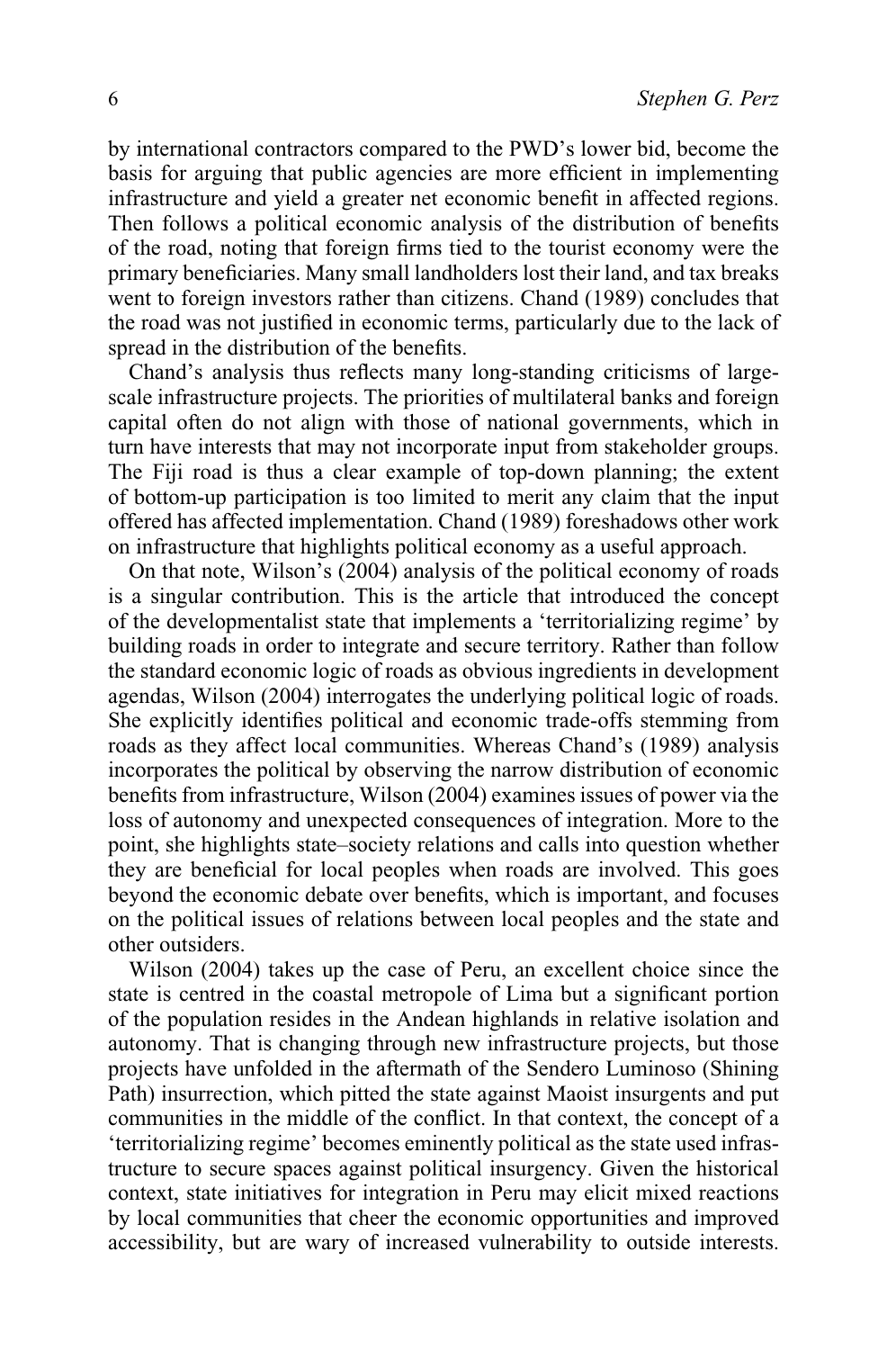Wilson's specific case of a highland community illustrates these tensions by noting community fears of both the state and insurgents. Violence by insurgents and corruption involving state contracts for infrastructure left community members leery of any proposals for integration. Under such conditions, it is hard to see how roads promote economic development or foster social justice or local security. By incorporating history and political questions of autonomy and conflict, [Wilson \(2004\)](http://onlinelibrary.wiley.com/doi/10.1111/j.1467-7660.2004.00364.x/full) offers a richer approach to understanding roads as viewed by states and local communities.

[Perz et al. \(2007\)](http://onlinelibrary.wiley.com/doi/10.1111/j.1467-7660.2007.00422.x/full) take up issues of unofficial road building in another context characterized by relative state absence, a frontier community in the Brazilian Amazon. In the 1970s, the Brazilian military prioritized the integration of the Amazon via the construction of the Transamazon Highway and other official road corridors. This served the geopolitical imperative of protecting frontier areas from foreign incursions and the political economic priority of avoiding land reform in settled regions by instead promoting colonization of the 'empty' Amazon. The unexpected eventuality was the economic crisis of the 1980s, which led to state withdrawal, leaving colonists to their own devices. Local groups thus built upon the official road network begun by the state, constituting the local manifestation of a territorializing regime. Such informal construction creates unofficial roads. Colonists and loggers colluded to build roads to locations with resources they desired. Unofficial roads thus manifested a spatial logic that followed the interests of loggers in reaching valuable timber stands as they coincided with the attractions of relatively flat lands for crops and pastures for colonists. Following the biophysical contours of the landscape to minimize road-building costs (especially bridges over creeks), as well as the socioeconomic priorities of gleaning incomes from key natural resources, unofficial roads proliferated around the Transamazon Highway, as elsewhere across the Amazon.

Unofficial roads now form dense networks, with significant environmental consequences. Unofficial roads fragment forests of exceptional biological value, undermine various ecosystem functions and reduce habitat, especially for species that require large home ranges. By distance, the length of unofficial roads in the Brazilian Amazon exceeds that of official roads by an order of magnitude. Understanding what is happening in the Amazon increasingly requires an understanding of unofficial roads and their particular territorializing regimes. Road building by non-state social actors thus presents an important twist to [Wilson's \(2004\)](http://onlinelibrary.wiley.com/doi/10.1111/j.1467-7660.2004.00364.x/full) emphasis on the state in territorializing regimes.

More recent research increasingly features trans-boundary roads. Nyíri [and Breidenbach \(2008\)](http://onlinelibrary.wiley.com/doi/10.1111/j.1467-7660.2008.00471.x/full) provide a case in point with the Altai Road at the multi-national frontier where China, Russia, Mongolia and Kazakhstan meet. Central to their analysis is the proposal for a trans-boundary Altai Road between China and Russia. Whereas roads within one national space generally follow the dictates of a territorializing regime defined by a sovereign state, trans-boundary roads require coordination among multiple states.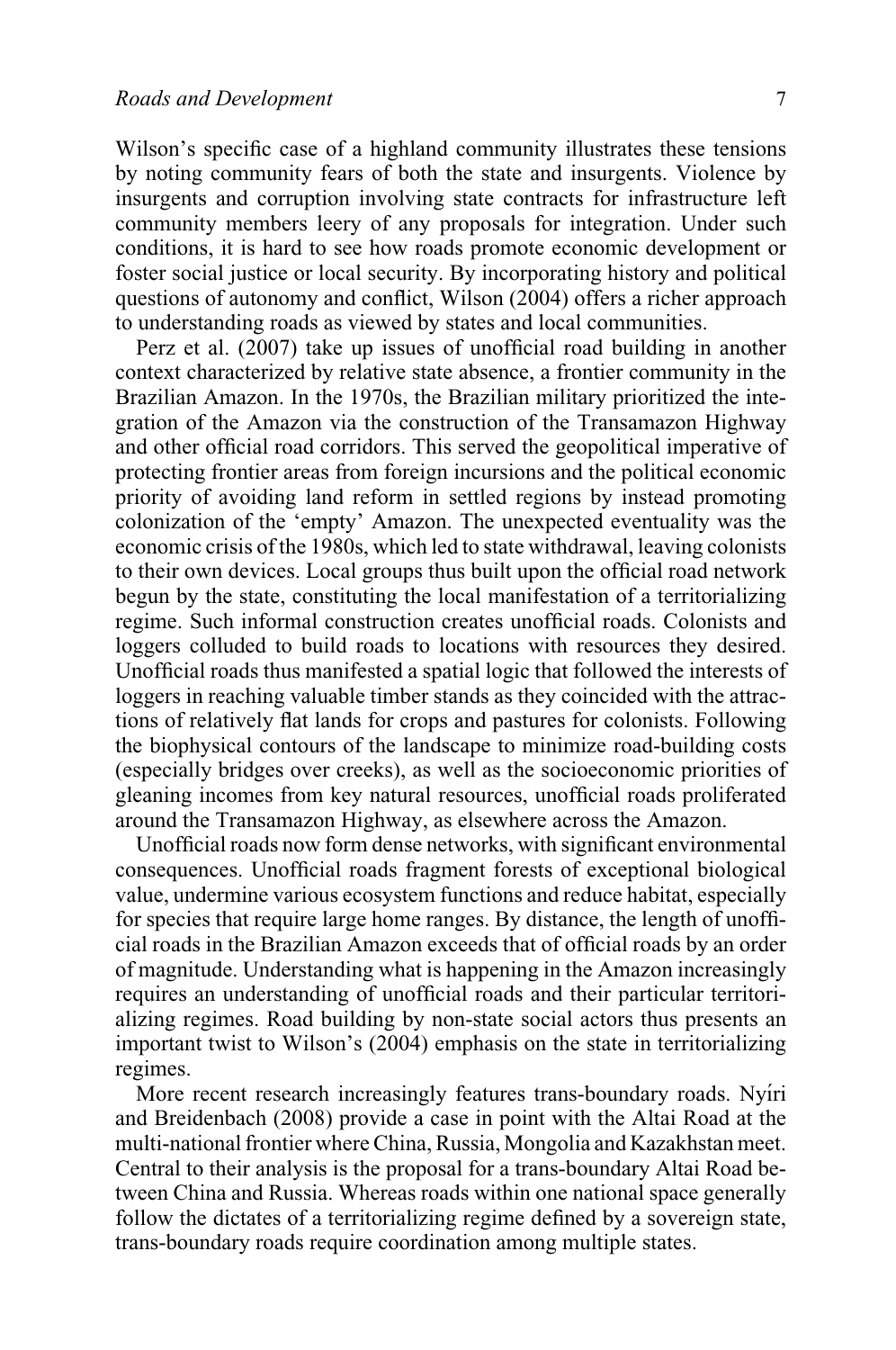The example of the Altai Road offers a case of contrasts between the Chinese and Russian sides, which exhibit very different approaches to transboundary integration. The Chinese have actively advanced with infrastructure investments and regional development. The proposed Altai Road was endorsed by both national governments, and the road was constructed on the Chinese side. However, although the Altai Republic in Russia requested a road to connect to China, no such road has yet materialized on the Russian side. There, opposition remained. The contrast with the Chinese approach to development reveals ironies that Nyíri and Breidenbach (2008) take some pains to point out, due to their larger significance for debates about roads and development.

On the Chinese side, the investments are impressive. The authors note US\$ 241 billion in spending on infrastructure in China from 1990 to 2003, especially in the north-western parts of the country, as part of the 'Great North-western Development Strategy'. In the Altai Mountains, infrastructure development focuses on Lake Khanas, which receives some 600,000 tourists each year. Nyíri and Breidenbach (2008) underscore the concerted, sustained infrastructure investments by the Chinese state as an explicitly understood means of impelling development and thus modernization. Lake Khanas is held out as an example of 'green development' — albeit development with many bars, shopping areas and resort hotels.

Russia has also developed its part of the Altai region, but in a very different manner. Instead of resort hotels, there are log cabins. Rather than bars and shops, the emphasis is on hiking and experiencing 'pure nature'. Here then is another version of 'green development', one that stands in stark contrast with that seen across the border. Whereas Chinese 'green development' exemplifies the classic trappings of modernization as the quantitative increment of material economy, Russian understandings of the same term highlight the experience of wild nature, even on a spiritual level. As Nyíri [and Breidenbach \(2008\)](http://onlinelibrary.wiley.com/doi/10.1111/j.1467-7660.2008.00471.x/full) report, many Russians in the Altai view Chinese developments as tacky and unsustainable. At the same time, informants also emphasized how rigorous Chinese development policy was compared to the incoherence of equivalent policy in Russia.

Nyiri and Breidenbach (2008) also use the contrast between the two countries to reflect on the implications of infrastructure development. In China, the other side of the coin of strong state leadership is a weak NGO sector; there is limited space for alternative visions, much less critique. On the Russian side, various NGOs with a wide array of perspectives are at work in the Altai. The result is debate and revisionism as to the content of 'development', including the purpose of building roads.

Resistance to road building has thus become another theme in the development literature. However, examples of resistance actually overcoming state or elite preferences and stopping unpopular infrastructure projects remain rare, for reasons noted by [Chand \(1989\)](http://onlinelibrary.wiley.com/doi/10.1111/j.1467-7660.1989.tb00347.x/full) among many others. The proposed Altai road in Russia, noted by Nyíri and Breidenbach (2008), constitutes one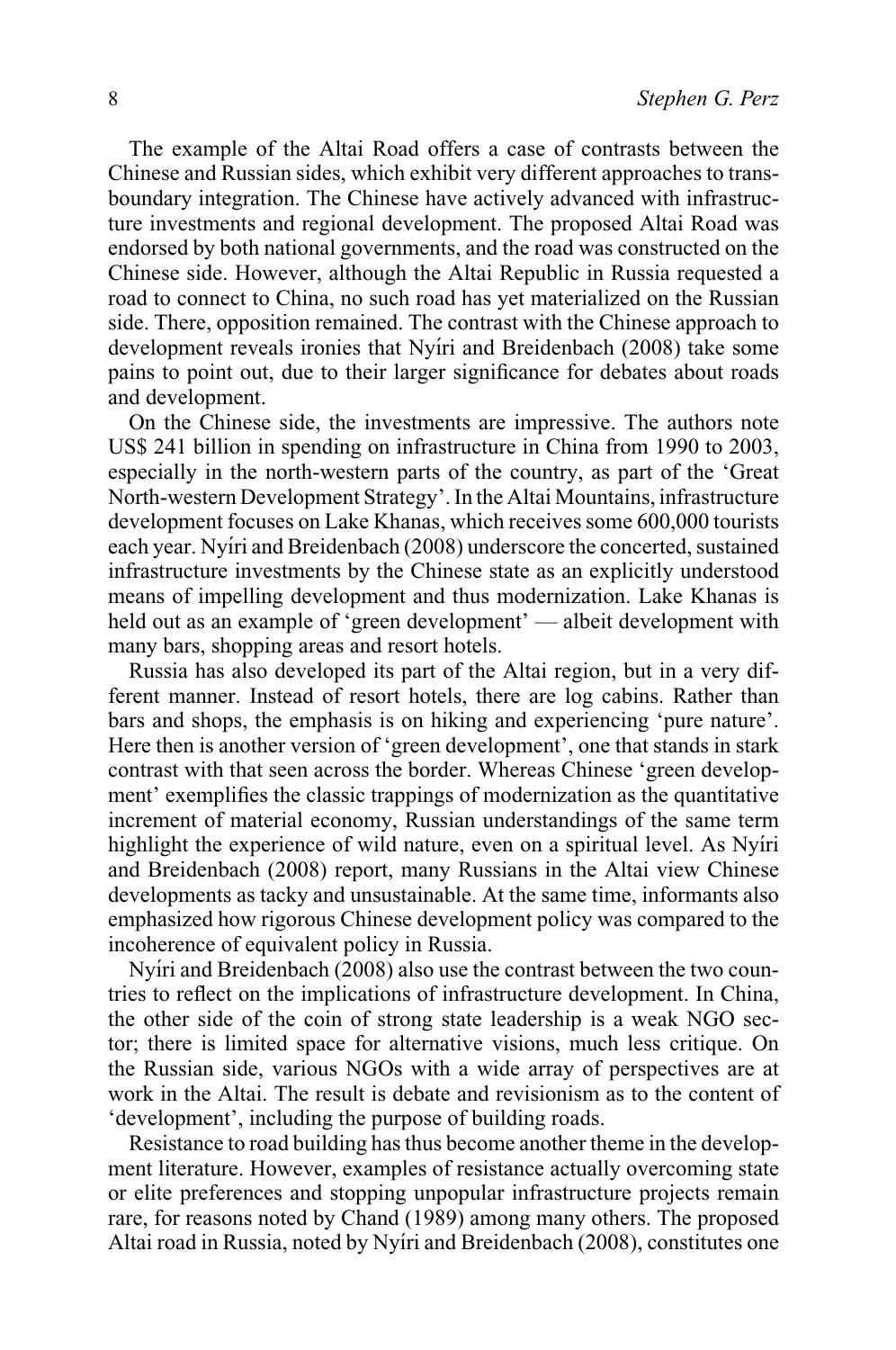example. [Perz \(2012\)](http://onlinelibrary.wiley.com/doi/10.1111/j.1467-7660.2012.01773.x/full) offers another, in a two-case comparison of the Inter-Oceanic Highway and the Trans-Texas Corridor. The focus of this analysis is on implementation outcomes: the first project went forward but the second was stopped. [Perz \(2012\)](http://onlinelibrary.wiley.com/doi/10.1111/j.1467-7660.2012.01773.x/full) offers a framework for comparisons between the two cases, organized around the similar political contexts, funding models and proposed benefits, along with the contrasting political responses and implementation outcomes. Both infrastructure projects were proposed in the context of other such initiatives, and both were advanced in moments of economic downturn as a means of stimulating new economic growth. In both cases, advocates made economic arguments to justify the spending necessary for the highway upgrades, following the classic justifications typically offered by states for infrastructure. And in each instance, proponents pursued funding based on public–private partnerships to help defray the costs of construction to taxpayers and thereby make the projects more politically acceptable.

These similarities cannot account for the contrasting implementation outcomes. Rather, the explanation comes from responses by arrays of stakeholders. Whereas there were groups in both cases who made objections, there only emerged a broad consensus against the Trans-Texas Corridor. In the case of the Inter-Oceanic Highway, some NGOs levelled environmental critiques, and a few politicians pointed out cost overruns. But such complaints failed to carry the day against local governments and populations of numerous towns along the route who felt they would benefit from improved access and new economic opportunities, to say nothing of the priorities of the Government of Peru or the banks funding the construction. In the case of the Trans-Texas Corridor, however, numerous interest groups who usually had political differences all came out against the proposed infrastructure project. Political conservatives of various stripes made accusations that the Trans-Texas Corridor would undermine national sovereignty; property rights advocates issued dire warnings about the state taking people's land, and threatened armed resistance; political liberals used the project to criticize conservatives; environmentalists identified oversights in the environmental impact assessments; and so on. Advocates were thus beset on multiple sides, including by significant elements of their own political constituencies.

Such political resistance may not have been enough in itself. In the midst of the political contention, however, the lead planner of the Trans-Texas Corridor died suddenly of a heart attack, and the Texas Department of Transport admitted an accounting mistake that added US\$ 1.1 billion to the cost of the project. The loss of a key advocate and the sudden jump in the price tag drove the Texas legislature to vote down funding for the project. The case of the Trans-Texas Corridor thus illustrates the exceptional circumstances required to kill an infrastructure project.

If [Perz's \(2012\)](http://onlinelibrary.wiley.com/doi/10.1111/j.1467-7660.2012.01773.x/full) analysis shows what is necessary to stop investments in roads, [Grandia \(2013\),](http://onlinelibrary.wiley.com/doi/10.1111/dech.12020/full) like [Chand \(1989\)](http://onlinelibrary.wiley.com/doi/10.1111/j.1467-7660.1989.tb00347.x/full) and others, offers a case of the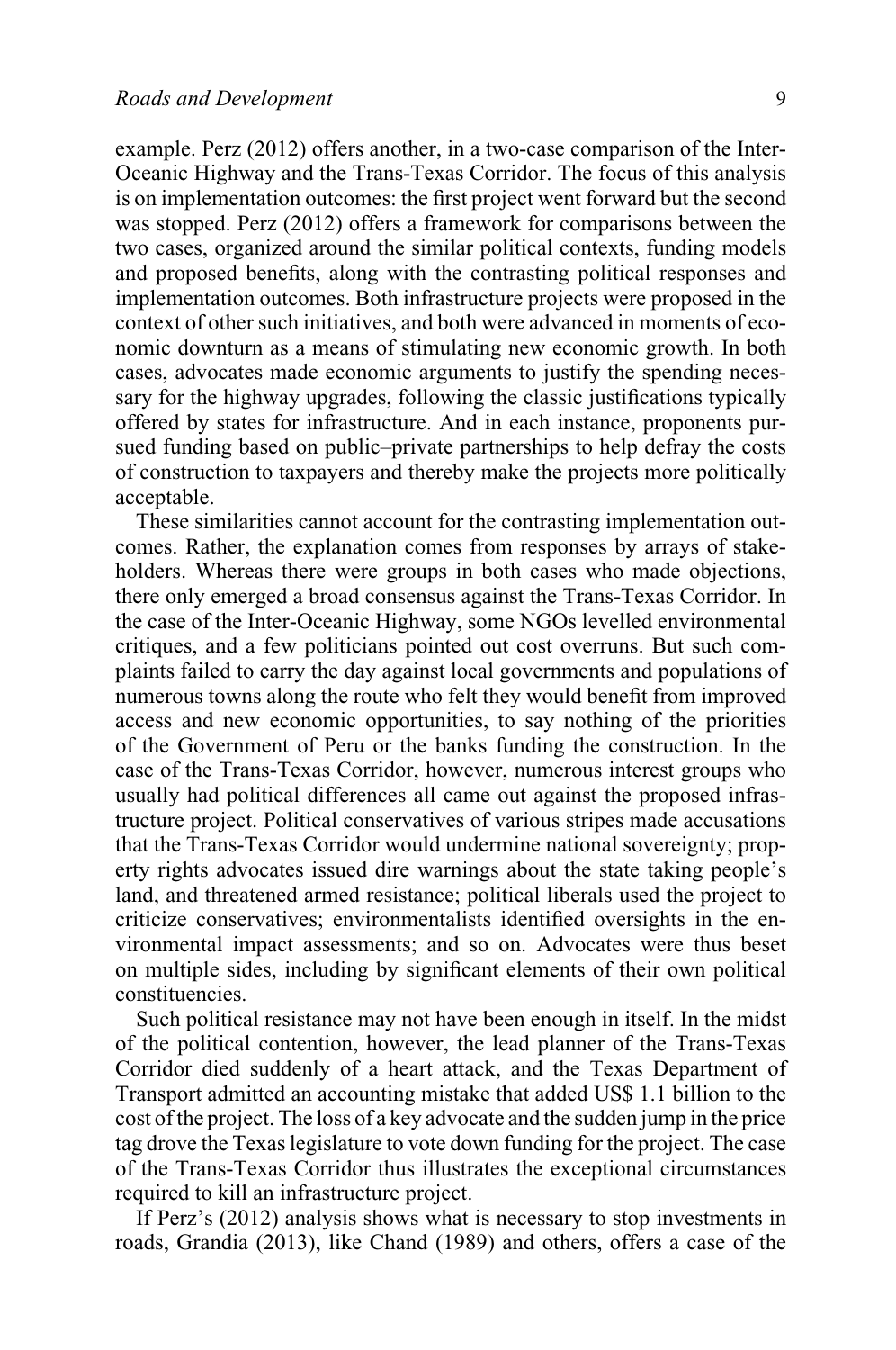injustices that can result when such investments do go forward. As IIRSA advanced in South America, the Mesoamerican Plan has proceeded in a similar fashion by pursuing infrastructure projects to integrate Central America. Both originated around 2000 and focus on trans-boundary infrastructure projects to foster increased trade as a means of impelling new economic growth. [Grandia \(2013\)](http://onlinelibrary.wiley.com/doi/10.1111/dech.12020/full) focuses on the planning process in the Petén of northern Guatemala, especially its ramifications for land acquisition and the consequent injustices.

The parallels between [Chand \(1989\)](http://onlinelibrary.wiley.com/doi/10.1111/j.1467-7660.1989.tb00347.x/full) for Fiji and [Grandia \(2013\)](http://onlinelibrary.wiley.com/doi/10.1111/dech.12020/full) for Guatemala are numerous and striking. In both cases, theWorld Bank oversaw investments for new infrastructure. While the Bank also made investments in land regularization in Guatemala, familiar outcomes nonetheless ensued: many smallholders sold their land or were forced out due to threats of violence by land grabbers. [Grandia \(2013\)](http://onlinelibrary.wiley.com/doi/10.1111/dech.12020/full) offers a detailed analysis of the many perpetrators; they include foreign capitalist firms, domestic elites, military personnel and drug traffickers, among others. The result of such land grabs was to transfer a key resource from many poor landholding families to relatively rich and powerful groups, thus increasing the concentration of wealth. For the World Bank, such land grabs are not a consequence of infrastructure itself or the top-down imposition of development priorities or other forms of neo-colonialism, but a consequence of weak states. But [Grandia \(2013\)](http://onlinelibrary.wiley.com/doi/10.1111/dech.12020/full) highlights that the World Bank land tenure projects focused on the technical aspects of surveying and clarifying property boundaries with little attention to the broader social context of inequalities or the political history of violence, especially against indigenous people, in Guatemala.

Because the Petén remained largely forested as a designated Biosphere Reserve, building a highway across it under the Mesoamerican Plan also had a significant environmental dimension. However, this was sidelined throughout the process as domestic elites preferred to gain access to lands of rising value. The involvement of domestic elites and military personnel in land grabs in the Petén gives some credence to World Bank arguments about weak states, for as [Grandia \(2013\)](http://onlinelibrary.wiley.com/doi/10.1111/dech.12020/full) observes, this reflects state capture. In particular, in Guatemala, the military has a history of using road projects to secure territories, especially against perceived indigenous resistance. The case of the Petén thus provides another example of [Wilson's \(2004\)](http://onlinelibrary.wiley.com/doi/10.1111/j.1467-7660.2004.00364.x/full) territorializing regimes under state control.

Since the peace process in Guatemala in the 1990s, the territorializing regime has shifted somewhat, as indigenous peoples have increasingly used roadblocks to protest abuses and dispossession. In the context of the ongoing land grabs, protest has intensified contention over indigenous rights to land. [Grandia \(2013\)](http://onlinelibrary.wiley.com/doi/10.1111/dech.12020/full) comments that domestic elites in the Guatemalan congress have therefore passed laws to permit the state to invoke eminent domain in order to seize lands along roads for investors, and have considered laws making roadblocks acts of terrorism. She thus echoes [Wilson \(2004\)](http://onlinelibrary.wiley.com/doi/10.1111/j.1467-7660.2004.00364.x/full) in noting that under the Mesoamerican Plan, as in Peru, roads do not facilitate access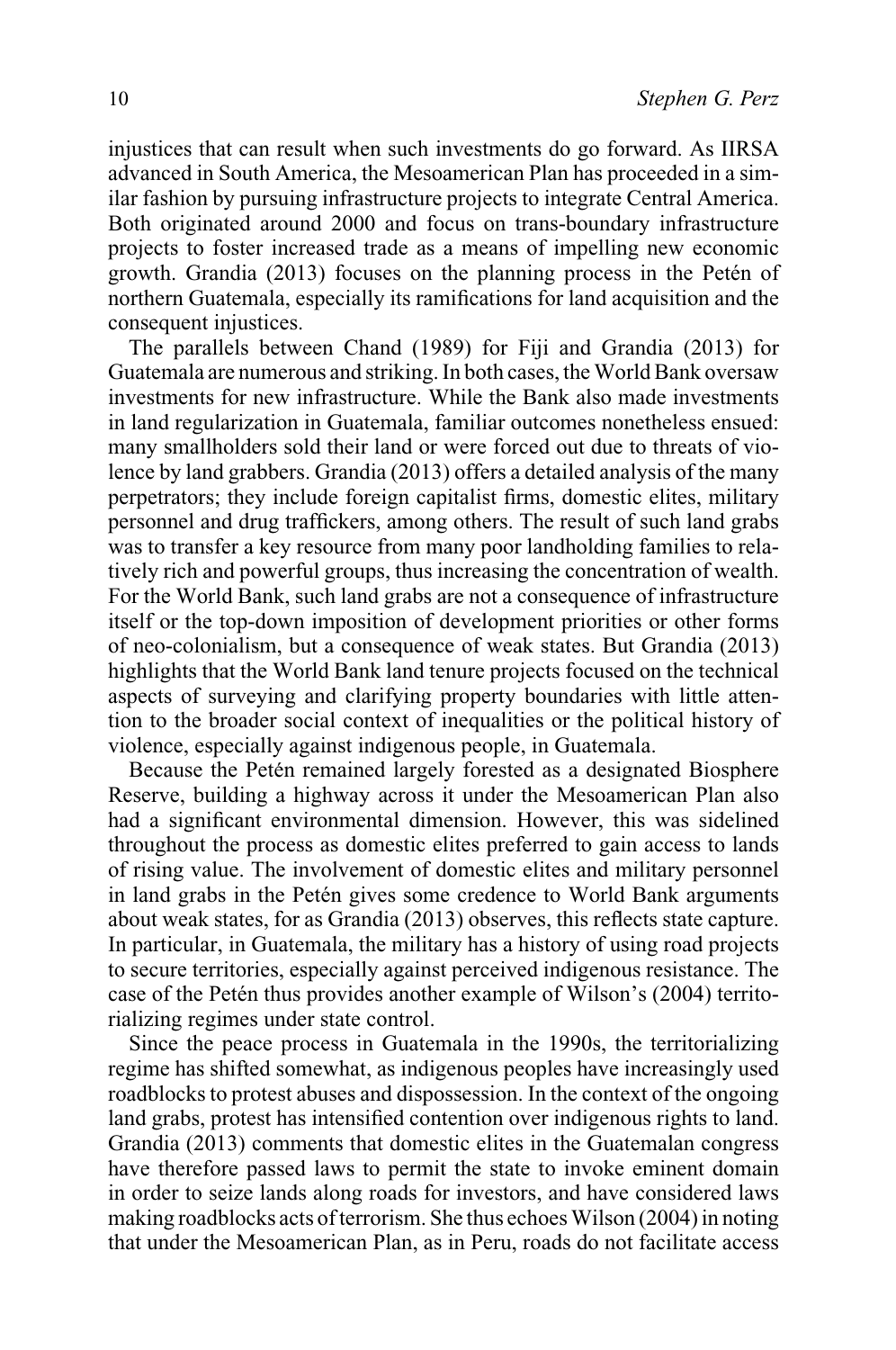to markets so much as render local peoples vulnerable to dispossession. Both in turn resonate with [Chand \(1989\)](http://onlinelibrary.wiley.com/doi/10.1111/j.1467-7660.1989.tb00347.x/full) in their critiques of the assumption that roads beget anything resembling social development, especially when states and banks advance infrastructure projects without accounting for histories of social injustices.

[Pieck \(2013\)](http://onlinelibrary.wiley.com/doi/10.1111/dech.12056/full) picks up a closely related theme: citizenship as related to road projects. For her analysis we return to Peru and the case of the Inter-Oceanic Highway under IIRSA. While the highway went forward, as noted by [Perz](http://onlinelibrary.wiley.com/doi/10.1111/j.1467-7660.2012.01773.x/full) [\(2012\),](http://onlinelibrary.wiley.com/doi/10.1111/j.1467-7660.2012.01773.x/full) this was not without criticism, especially on environmental grounds. [Pieck \(2013\)](http://onlinelibrary.wiley.com/doi/10.1111/dech.12056/full) elaborates on the historical context in Peru for criticism of the Inter-Oceanic Highway, bringing together the key concepts of governance and citizenship. Both have become pre-eminent terms in recent development literature, and both are exceedingly relevant in the Peruvian context. As [Pieck \(2013\)](http://onlinelibrary.wiley.com/doi/10.1111/dech.12056/full) notes, Peru in the 2000s was emerging from a decade of authoritarianism and insurgency, with the consequence that civil society was becoming more organized and seeking a greater voice in planning for development initiatives. In that context, IIRSA and the Inter-Oceanic Highway became a focus for criticism over the usual sins of infrastructure planning: lack of public input, limited environmental impact analysis, and little transparency about funding and implementation.

[Pieck \(2013\)](http://onlinelibrary.wiley.com/doi/10.1111/dech.12056/full) therefore invokes governance and citizenship to characterize the politicization of debate over the environmental impacts of the Inter-Oceanic Highway. Whereas governance approaches to development seek greater civil society input in planning conducted by the state, critics of the state invoke governance to decry the lack of transparency and collusion between the state and multilateral banks in setting the terms for road building in contracts. [Pieck \(2013\)](http://onlinelibrary.wiley.com/doi/10.1111/dech.12056/full) reports on the strategies and discourse of the Civil Society Working Group on the Inter-Oceanic Highway (GTIOS). The GTIOS sought to improve public access to information about the highway and other large projects on which the public otherwise had little input during the planning stages. A central contention of the GTIOS was that if the state is spending public funds on large projects, the public should have input prior to implementation.

In particular, as seen in other contributions reviewed here, the GTIOS questioned the assumption that highway paving equals development. As a counter, the GTIOS advanced the practice that governance requires social mobilization. This resonates with [Wilson \(2004\),](http://onlinelibrary.wiley.com/doi/10.1111/j.1467-7660.2004.00364.x/full) [Grandia \(2013\)](http://onlinelibrary.wiley.com/doi/10.1111/dech.12020/full) and others in asserting that managing the impacts of infrastructure requires attention to its political context. Similarly, the normative dimension of new infrastructure requires recognition of public and not just elite preferences in planning decisions. [Pieck \(2013\)](http://onlinelibrary.wiley.com/doi/10.1111/dech.12056/full) thus notes how the GTIOS's advocacy via public information campaigns got the group invited to later planning meetings for the highway. In that sense, the GTIOS became something of an interlocutor between the state and the public. This, however, raises issues of representation, for the GTIOS is itself another elite group, albeit one composed of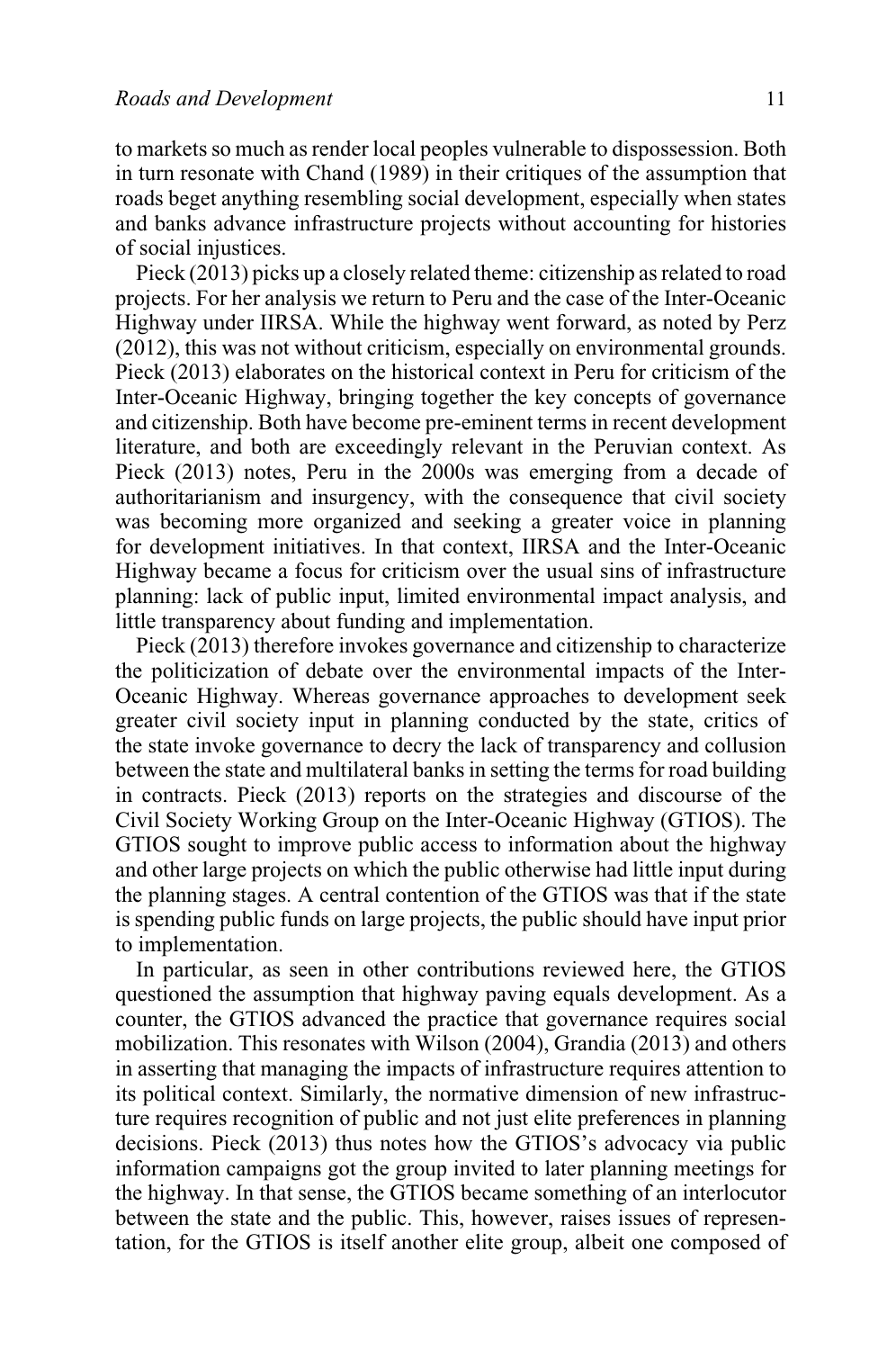scientists and professionals in NGOs, with limited grassroots ties, which relies on media campaigns to advance its arguments.

If the large majority of the literature on roads and development is highly critical, it is also framed in the context of capitalist development. Even the Chinese case invokes 'socialist market development' to justify road building for commercial enterprise (Nyíri and Breidenbach, 2008). [Argounova-Low](http://onlinelibrary.wiley.com/doi/10.1111/j.1467-7660.2008.00471.x/full) [and Prisyazhnyi \(2016\)](http://onlinelibrary.wiley.com/doi/10.1111/j.1467-7660.2008.00471.x/full) therefore offer a useful complementary case from eastern Siberia — the Lena Road — highlighting its history during the years of the Soviet Union. In the process, these authors complement much prior work on roads and development, often by leveraging critiques of infrastructure offered by the researchers discussed above. In particular, [Argouno](http://onlinelibrary.wiley.com/doi/10.1111/j.1467-7660.2008.00471.x/full)[va-Low and Prisyazhnyi \(2016\)](http://onlinelibrary.wiley.com/doi/10.1111/j.1467-7660.2008.00471.x/full) highlight the biography of the Lena Road, as understood by local residents. The Soviet state does not disappear from the panorama, however, which provides an interesting point of contact with [Wilson's \(2004\)](http://onlinelibrary.wiley.com/doi/10.1111/j.1467-7660.2004.00364.x/full) territorializing regime concept.

The Lena Road was opened in the 1920s to link the Trans-Siberian Railroad to regional gold mines. Under the Soviets, the road was extended to Sakha, and justified with a flourish of communist and nationalist rhetoric. This is the official history; [Argounova-Low and Prisyazhnyi \(2016\)](http://onlinelibrary.wiley.com/doi/10.1111/j.1467-7660.2008.00471.x/full) focus on the understandings of the road by local peoples based on their lived experiences. As the authors show, those experiences are heroic and need no embellishments or propaganda. Many long-time residents literally walked the road to reach the sites of their residences. Culturally, walking the road became an experience that commanded respect and was associated with deep regional knowledge. Not just anyone walked the Lena Road. Indeed, in the post-World War II period, the Soviet state used the area as 'punitive camps' for prisoners forced to mine uranium as part of the Soviet drive for a nuclear weapon. Hence two key groups of people living along the Lena Road in the 1950s were those who chose to go there willingly, despite the hardships involved, to try their luck, and those who were imprisoned there to mine radioactive minerals. Towns (and prisons) emerged and were then abandoned. Biographies of the road thus highlight the intermittent nature of development and the compression of time as evident in various roadside relics and museums. This deeper temporal perspective stands in stark contrast to most work on roads and development, which tends to focus on relatively short-term changes in the wake of large projects.

It is not surprising that [Argounova-Low and Prisyazhnyi \(2016\)](http://onlinelibrary.wiley.com/doi/10.1111/j.1467-7660.2008.00471.x/full) cite [Wil](http://onlinelibrary.wiley.com/doi/10.1111/j.1467-7660.2004.00364.x/full)[son \(2004\)](http://onlinelibrary.wiley.com/doi/10.1111/j.1467-7660.2004.00364.x/full) and her concept of the territorializing regime. In both of these cases, states invested in roads to control territory, even if the economic argument was dubious. Here the perspective offered by [Argounova-Low and](http://onlinelibrary.wiley.com/doi/10.1111/j.1467-7660.2008.00471.x/full) [Prisyazhnyi \(2016\)](http://onlinelibrary.wiley.com/doi/10.1111/j.1467-7660.2008.00471.x/full) vis-à-vis Nyíri and Breidenbach (2008) is important, since both work on cases in Russia near the border with China. Whereas Nyíri and Breidenbach (2008) underscore limited interest by the Russian state in trans-boundary infrastructure to China in the Altai Mountains,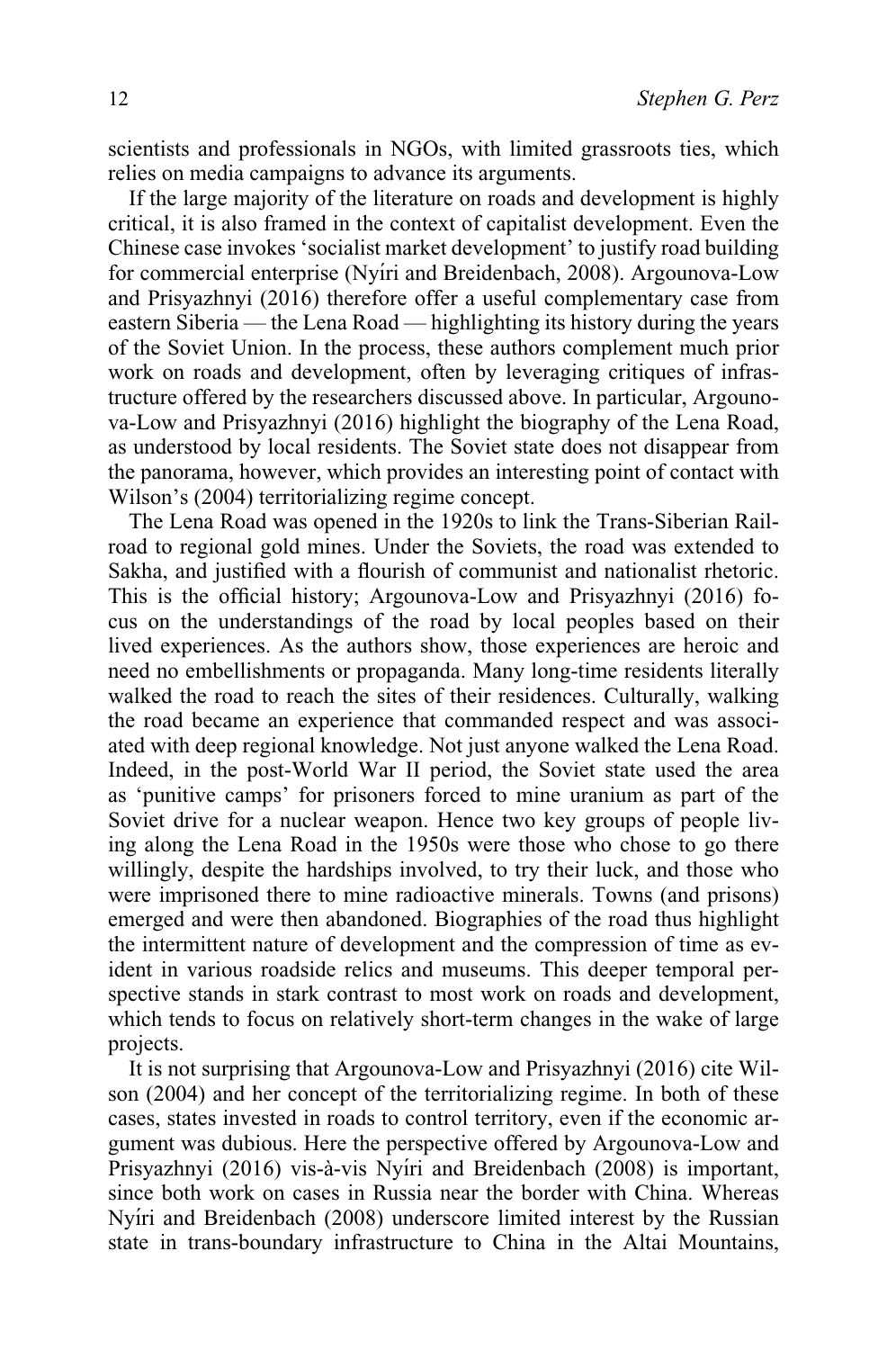[Argounova-Low and Prisyazhnyi \(2016\)](http://onlinelibrary.wiley.com/doi/10.1111/j.1467-7660.2008.00471.x/full) note that the contemporary Russian state does prioritize national integration, not only for control over territory, but also to increase resource extraction and trade. In contrast to the lack of progress on the Altai Road, the Lena Road is considered a strategic priority due to its proximity to mines and the Chinese border.

One final case is provided by [Pathammavong et al.'s \(2017\)](http://onlinelibrary.wiley.com/doi/10.1111/dech.12339/full) account of why the '450 Year Road' outside Vientiane, Laos, failed to generate economic development. These authors situate their study in the broader literature on land grabbing, and outline a state development policy to finance infrastructure investments. Whereas [Grandia \(2013\)](http://onlinelibrary.wiley.com/doi/10.1111/dech.12020/full) and others have noted land speculation by powerful groups for private gain, [Pathammavong et al.](http://onlinelibrary.wiley.com/doi/10.1111/dech.12339/full) [\(2017\)](http://onlinelibrary.wiley.com/doi/10.1111/dech.12339/full) note how the Government of Laos followed the example of other Asian states in invoking eminent domain of a planned road corridor to buy land at below-market prices, followed by land sales or leases at large mark-ups to generate revenue for infrastructure projects, which would then generate economic growth. In Laos, such governmental land speculation was dubbed 'turning land into capital'.

Such a model makes assumptions about the key steps in the process, and [Pathammavong et al. \(2017\)](http://onlinelibrary.wiley.com/doi/10.1111/dech.12339/full) review known instances in which the outcomes were underwhelming. The contribution here is to offer an explanation and, as with several of the previous articles, the authors turn to political factors. In particular, they document how private land speculators entered into informal land purchases with farmers, who agreed since the prices being offered were higher than those on offer by the state. Thus ensued an illegal land market with rising land prices, which undermined the state's plan to speculate. Crucially, the informal agreements between poor farmers and urban elites, including businesspeople and military officers, led to an alliance of resistance wherein people refused to sell their land to the state. Meanwhile, the road project went forward, the state incurred the costs of road building, and little economic investment ensued as buyers awaited real estate appreciation. Resistance and contention thus emerged again in the case of Vientiane, this time from a surprising alliance of rich and poor against the state over land prices along the road.

In the case of Vientiane, Laos, the power of political explanations is again evident. As with [Perz \(2012\),](http://onlinelibrary.wiley.com/doi/10.1111/j.1467-7660.2012.01773.x/full) [Pathammavong et al. \(2017\)](http://onlinelibrary.wiley.com/doi/10.1111/dech.12339/full) show that a determined alliance among stakeholder groups can undermine infrastructure projects and/or their proposed economic impacts. And as with [Grandia](http://onlinelibrary.wiley.com/doi/10.1111/dech.12020/full) [\(2013\),](http://onlinelibrary.wiley.com/doi/10.1111/dech.12020/full) [Pathammavong et al. \(2017\)](http://onlinelibrary.wiley.com/doi/10.1111/dech.12339/full) show how important land politics are in determining the spread of benefits of roads, though in very different ways. Whereas in Guatemala there were concentrated benefits, in Vientiane the benefits were arguably spread more broadly by the illegal land economy than by government speculation. The Vientiane experience also puts a twist on [Wilson's \(2004\)](http://onlinelibrary.wiley.com/doi/10.1111/j.1467-7660.2004.00364.x/full) concept of territorializing regimes, since the illegal land market undermined state control over the economic outcomes. At the same time, the action of non-state actors focused on land in Vientiane, in contrast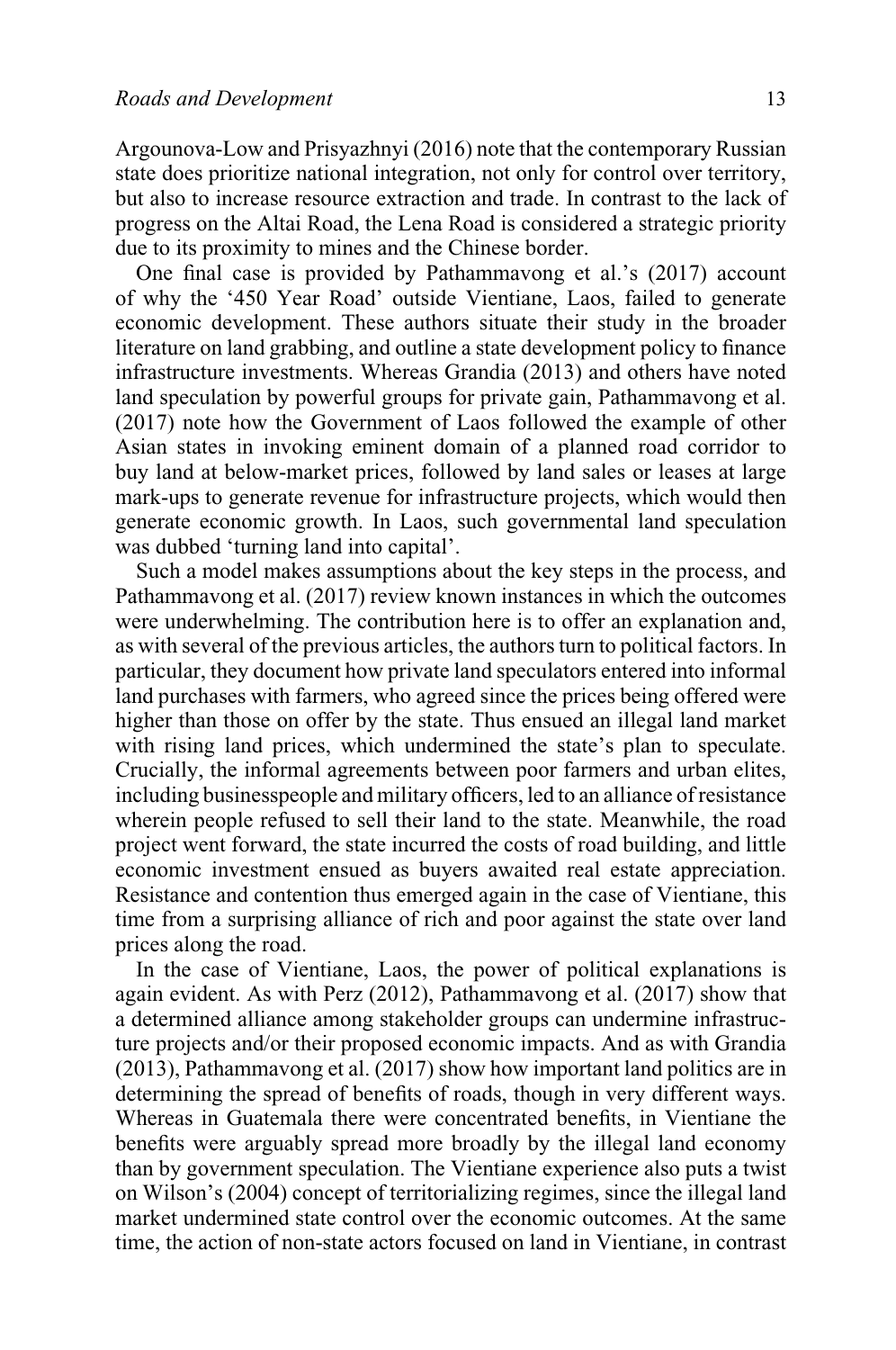to the other case of informality recounted by [Perz et al. \(2007\)](http://onlinelibrary.wiley.com/doi/10.1111/j.1467-7660.2007.00422.x/full) concerning unofficial roads.

### **DISCUSSION: THE CONTRIBUTIONS AND A FUTURE RESEARCH AGENDA**

Taken together, the contributions to understanding roads and development in *Development and Change* present a remarkably coherent body of work in light of their parallels and commonalities. Political economy approaches prevail, explicitly in [Chand \(1989\)](http://onlinelibrary.wiley.com/doi/10.1111/j.1467-7660.1989.tb00347.x/full) and [Wilson \(2004\),](http://onlinelibrary.wiley.com/doi/10.1111/j.1467-7660.2004.00364.x/full) who are cited by some of the subsequent authors discussed here. Also clear throughout this literature is the shared conclusion that building or improving a road has manifold impacts that go far beyond the promised economic benefits. There are significant negative ecological and social impacts; what is more, there are often negative economic outcomes, whether unanticipated or as a reflection of pre-existing political arrangements involving social injustices. In similar fashion, official infrastructure projects often generate informal responses, whether via unofficial road building or informal (not to say illegal) economic activity. Also featured in many contributions is contestation over roads, whether about the roads themselves or about land and other resources made more valuable along road corridors. Beyond cryptic informal or illegal activity are various forms of open protest, either during construction when land 'acquisition' meets resistance or after construction when the inequalities in the benefits become obvious. The *Development and Change* literature on roads and development highlights contention as a requisite for social justice in development, in contrast to more orthodox treatments of infrastructure as a necessary ingredient for economic progress.

At the same time, there are contrasts in the foregoing contributions. As one of the contributors, I gained numerous insights from reading the other publications. I therefore suggest that the differences among the contributions constitute learning opportunities, not only for the other authors, but more broadly for future work on roads and development.

One contrast concerns the treatment of time, and therefore the time-depth of research on roads and development. Most of the contributions focus on high-profile projects and change processes over a period of at most a decade. However, a relatively few contributions situate specific projects and responses thereto in a much deeper historical context, as in [Wilson \(2004\)](http://onlinelibrary.wiley.com/doi/10.1111/j.1467-7660.2004.00364.x/full) and [Argounova-Low and Prisyazhnyi \(2016\).](http://onlinelibrary.wiley.com/doi/10.1111/dech.12220/full) Greater depth of context facilitates interpretation of recent processes, most notably in cases of protest and other forms of resistance to infrastructure projects, but also in grasping local cultural understandings of roads themselves. This is also evident in other historical work on roads like Frankopan (2016), where reconfigurations of resource extraction sites, seats of administrative power, and thus nodes in trade networks change over long stretches of time. All the same, long-standing dreams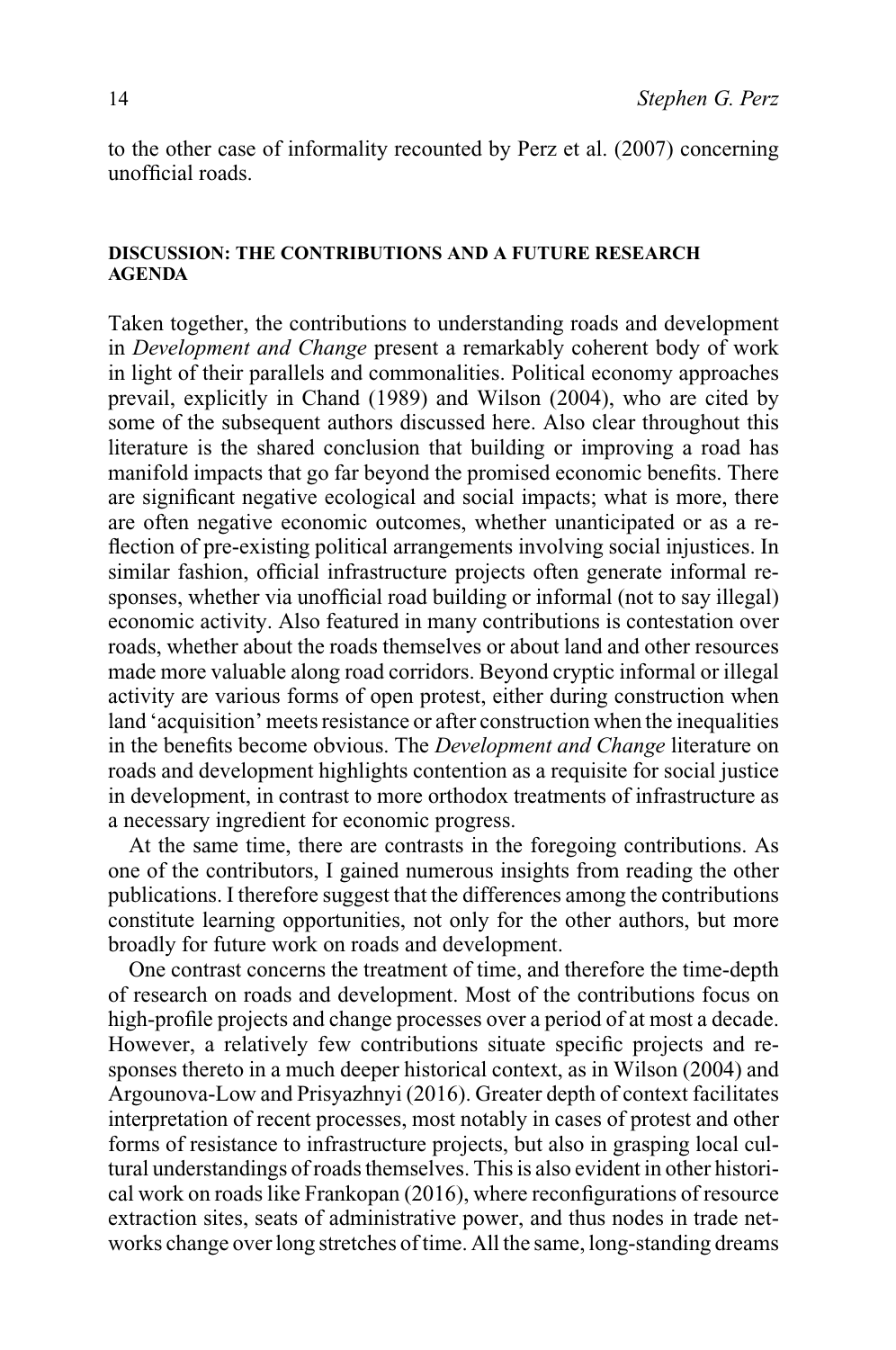to build roads as a means to finally impel development may or may not be wise when an opportunity arises to fund a road, as shown by [Chand \(1989\)](http://onlinelibrary.wiley.com/doi/10.1111/j.1467-7660.1989.tb00347.x/full) in Fiji and [Perz \(2012\)](http://onlinelibrary.wiley.com/doi/10.1111/j.1467-7660.2012.01773.x/full) and [Pieck \(2013\)](http://onlinelibrary.wiley.com/doi/10.1111/dech.12056/full) for the Inter-Oceanic Highway in Peru.

A second contrast in the foregoing contributions concerns the roles of the state in road building. States often lead road building because of assumptions about their necessity for the development enterprise, as featured by Nyíri and [Breidenbach \(2008\)](http://onlinelibrary.wiley.com/doi/10.1111/j.1467-7660.2008.00471.x/full) for the case of China and by [Pathammavong et al. \(2017\)](http://onlinelibrary.wiley.com/doi/10.1111/dech.12339/full) in Laos. But states may be absent, as in [Perz et al. \(2007\),](http://onlinelibrary.wiley.com/doi/10.1111/j.1467-7660.2007.00422.x/full) or pose threats to local peoples, as in [Wilson \(2004\),](http://onlinelibrary.wiley.com/doi/10.1111/j.1467-7660.2004.00364.x/full) or operate in active collusion to prevent broadly shared economic benefits, as in [Chand \(1989\)](http://onlinelibrary.wiley.com/doi/10.1111/j.1467-7660.1989.tb00347.x/full) and [Grandia \(2013\).](http://onlinelibrary.wiley.com/doi/10.1111/dech.12020/full) In all cases, the roles of the state are presented as too narrowly conceived, albeit for different reasons including elite capture or social conflict. The proposed outlet from this problematic circumstance, as [Pieck \(2013\)](http://onlinelibrary.wiley.com/doi/10.1111/dech.12056/full) emphasizes, is for civil society to organize and demand citizenship rights to participate in infrastructure planning and thereby enact shared governance of roads. This not only implies greater state transparency in planning, but also a broader suite of considerations by the state as to the necessary ingredients for adequate planning of roads, as evident in [Pathammavong et al. \(2017\).](http://onlinelibrary.wiley.com/doi/10.1111/dech.12339/full) Far beyond the technical details of construction or land tenure, there is a need for more focus on pre-existing social inequalities and thus assessment of prospective social impacts, particularly those likely to hurt vulnerable groups and increase social inequalities. [Pieck \(2013\)](http://onlinelibrary.wiley.com/doi/10.1111/dech.12056/full) points out the limitations of such efforts; there is a need for more research on road governance, particularly on how civil society groups learn from their limitations, and how states respond to increased societal demands for better road planning. There is also more to be learned about the conditions under which states desist with road projects in light of social protest, to better grasp the necessities of protest in order to stop poorly conceived infrastructure projects in the first place [\(Perz, 2012\).](http://onlinelibrary.wiley.com/doi/10.1111/j.1467-7660.2012.01773.x/full)

The contributions pay variable amounts of attention to issues of roads in the context of economic globalization. Some articles focus on local roads or roads within a country, whereas other contributions take up trans-boundary infrastructure and thus international relations and trade. But in both cases, the growing articulation of locations around the globe via roads that lead to ports and thus the global economy means that, whether directly or indirectly, globalization affects the outcomes of new or improved roads. Here work on road governance must confront the larger political economy of roads in the global economy. This is because a key justification by multilateral bank economists for investments in infrastructure is the relative deficit in infrastructure of one region compared to another (see Calderon and Serven, 2004). A key justification for IIRSA was Latin America's infrastructure deficit compared to East Asia.2 [Pieck's \(2013\)](http://onlinelibrary.wiley.com/doi/10.1111/dech.12056/full) observations of the limitations of road governance are thus compounded by pressure on governments

<sup>2.</sup> See the website: [www.iirsa.org](http://www.iirsa.org) (accessed 20 January 2008).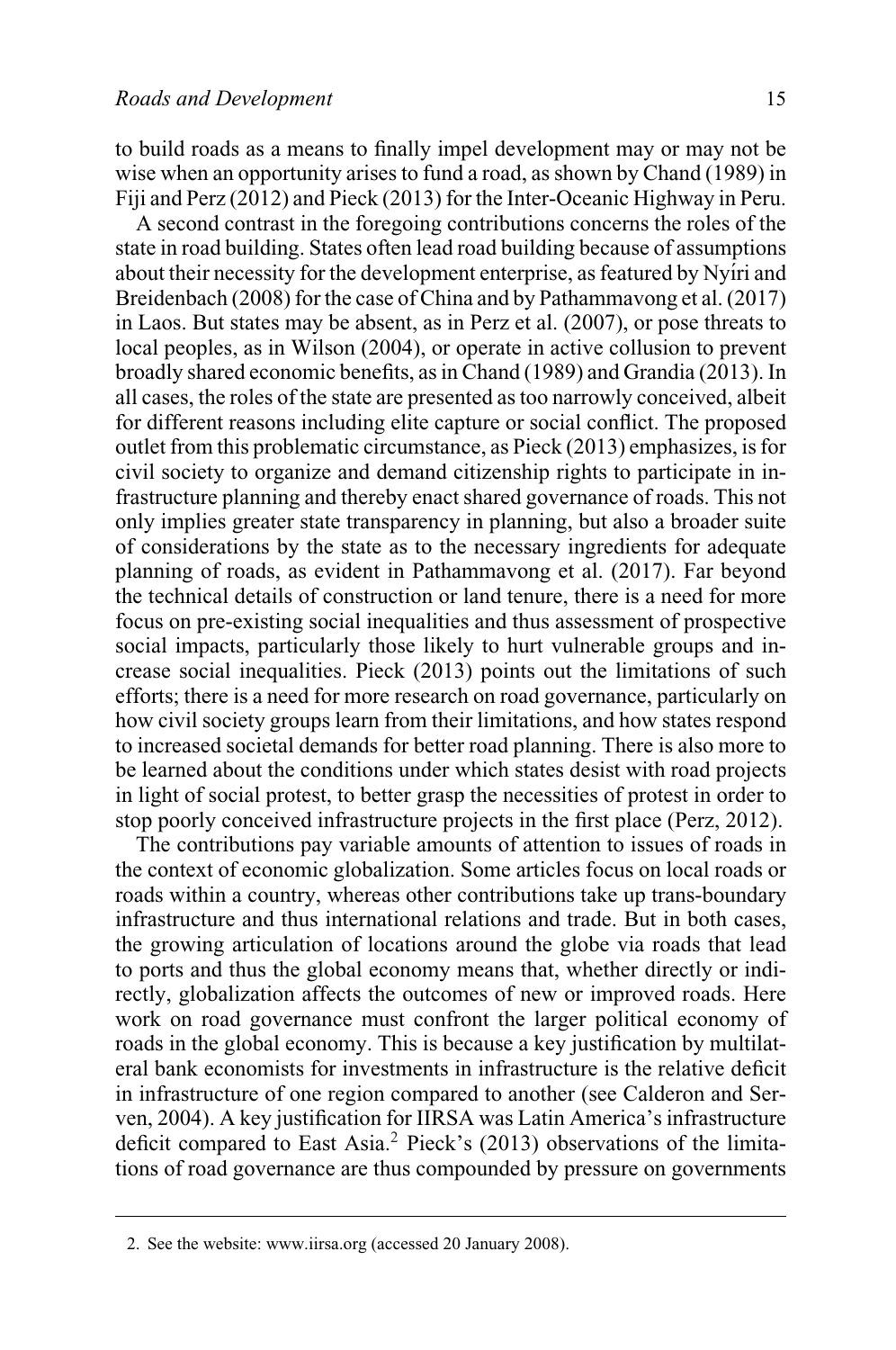by banks to build more in order to keep up in the global economy. Research articulating local efforts at road governance must therefore confront global pressure to build and improve infrastructure. Cross-scale analyses, whether in the political ecology tradition or other approaches as they inform multi-scale governance, are needed for the case of roads. Here work on multi-level environmental governance offers a template, since it emphasizes multi-stakeholder processes including the local level and social learning among participating interest groups (see Armitage et al., 2010; Pahl-Wostl, 2009).

A final point of difference among the contributions concerns the design of studies in terms of case selection. Most of the articles focused on one case, though some took up historical comparisons over time. Only Nyíri and [Breidenbach \(2008\)](http://onlinelibrary.wiley.com/doi/10.1111/j.1467-7660.2008.00471.x/full) and [Perz \(2012\)](http://onlinelibrary.wiley.com/doi/10.1111/j.1467-7660.2012.01773.x/full) offer multi-case comparisons. Context clearly matters for understanding roads and development, and learning from multiple cases thus becomes very valuable. As the articles featured here emphasize, the presence and roles of the state vary profoundly across contexts. The fundamentally different roles of the state with respect to roads and development therefore merit further inquiry. So too do the outcomes of new or improved roads. In particular, there is a need for more research to identify instances in which roads can yield economic benefits and avoid social problems and ecological damage. Recent work by Laurance et al. (2014) and [Perz et al. \(2012\)](http://onlinelibrary.wiley.com/doi/10.1111/j.1467-7660.2012.01773.x/full) offer distinct approaches to confronting different road impacts, but this remains an area in which more needs to be done.

## **The nine** *Development and Change* **articles included in this virtual issue (in order of appearance)**

- 1. Chand, G. (1989) 'The World Bank in Fiji: The Case of the Suva–Nadi Highway Reconstruction Project', *Development and Change* 20(2): 235–67.<https://doi.org/10.1111/j.1467-7660.1989.tb00347.x>
- 2. Wilson, F. (2004) 'Towards a Political Economy of Roads: Experiences from Peru', *Development and Change* 35(3): 525–46. <https://doi.org/10.1111/j.1467-7660.2004.00364.x>
- 3. Perz, S.G., M.M. Caldas, E. Arima and R.T. Walker (2007) 'Unofficial Road Building in the Amazon: Socioeconomic and Biophysical Explanations', *Development and Change* 38(3): 529–51. [https://doi.org/10.1111/j.1467-7660.2007.00422.x](https://doi.org/10.1111/j.146767660.2007.00422.x)
- 4. Nyíri, P. and J. Breidenbach (2008) 'The Altai Road: Visions of Development across the Russian–Chinese Border', *Development and Change* 39(1): 123–45.<https://doi.org/10.1111/j.1467-7660.2008.00471.x>
- 5. Perz, S.G. (2012) 'Social Mobilization in Protest of Transboundary Highway Projects: Explaining Contrasting Implementation Outcomes', *Development and Change* 43(3): 797–821. <https://doi.org/10.1111/j.1467-7660.2012.01773.x>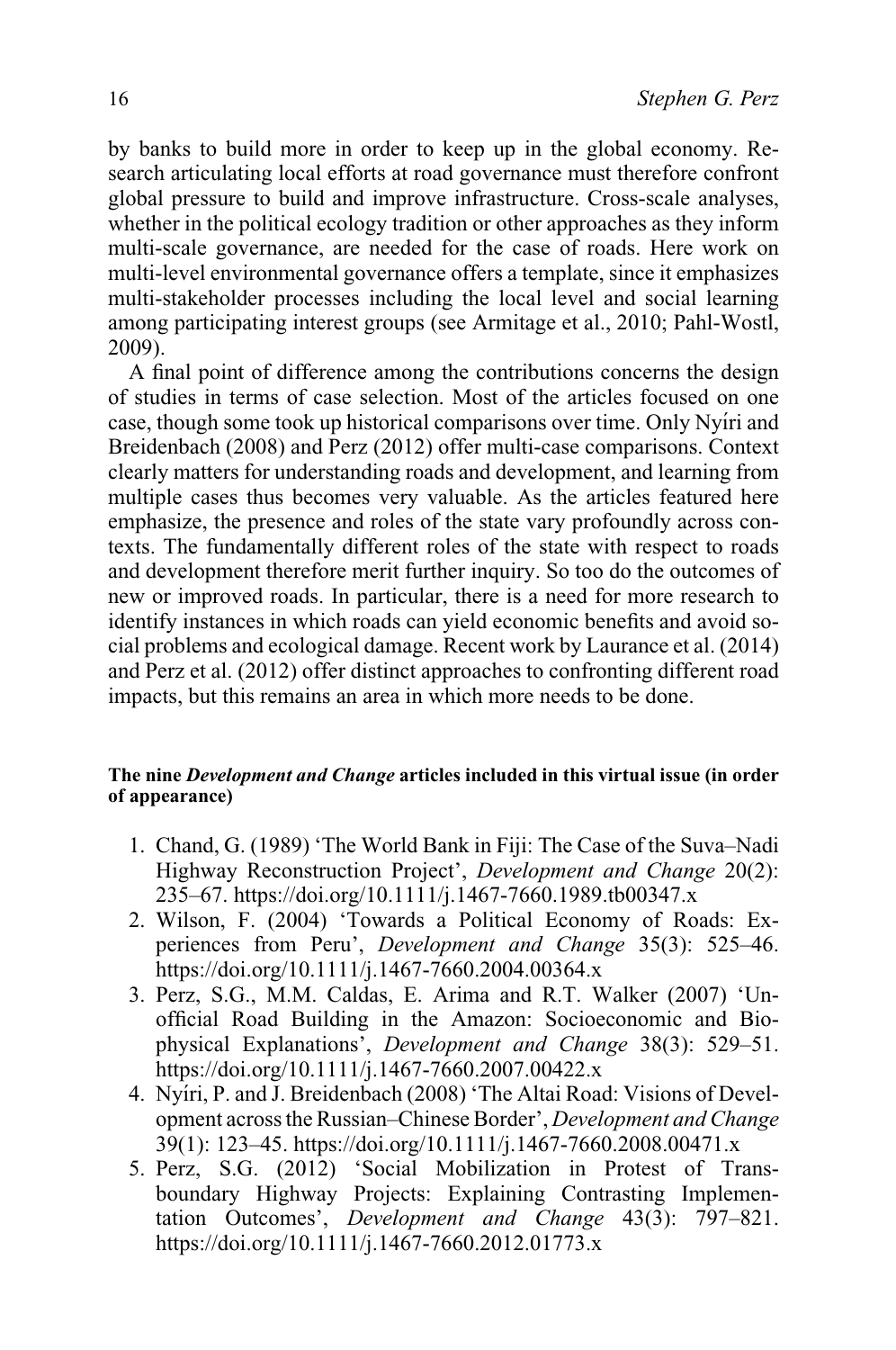- 6. Grandia, L. (2013) 'Road Mapping: Mega-Projects and Land Grabs in the Northern Guatemalan Highlands', *Development and Change* 44(2): 233–59.<https://doi.org/10.1111/dech.12020>
- 7. Pieck, S. (2013) 'Asphalt Dreams: Road Construction and Environmental Citizenship in Peru', *Development and Change* 44(5): 1039–63. <https://doi.org/10.1111/dech.12056>
- 8. Argounova-Low, T. and M. Prisyazhnyi (2016) 'Biography of a Road: Past and Present of the Siberian Doroga Lena', *Development and Change* 47(2): 367–87.<https://doi.org/10.1111/dech.12220>
- 9. Pathammavong, B., M. Kenney-Lazar and E.V. Sayaraj (2017) 'Financing the 450 Year Road: Land Expropriation and Politics "All the Way Down" in Vientiane, Laos', *Development and Change* 48(6): 1417–38.<https://doi.org/10.1111/dech.12339>

#### **ADDITIONAL REFERENCES**

- Armitage, D., F. Berkes and N. Doubleday (eds) (2010) *Adaptive Co-management: Collaboration, Learning, and Multilevel Governance*. Vancouver: UBC Press.
- Aschauer, D.A. (1989) 'Is Public Expenditure Productive?', *Journal of Monetary Economics* 23(2): 177–200.
- Bourguignon, F. and B. Pleskovic (2007) *Annual World Bank Conference on Development Economics 2007. Rethinking Infrastructure for Development*. Washington, DC: World Bank.
- Bulmer-Thomas, V. (2001) 'Regional Integration in Latin America and the Caribbean', *Bulletin of Latin American Research* 20(3): 360–69.
- Calderón, C. and L. Serven (2004) 'The Effects of Infrastructure Development on Growth and Income Distribution'. Working Paper No. 270. Santiago: Central Bank of Chile.
- Coffin, A.W. (2007) 'From Roadkill to Road Ecology: A Review of the Ecological Effects of Roads', *Journal of Transport Geography* 15(5): 396–406.
- Demurger, S. (2001) 'Infrastructure Development and Economic Growth: An Explanation for Regional Disparities in China?', *Journal of Comparative Economics* 29(1): 95–117.
- Devres Inc. (1981) *'Socio-economic and Environmental Impacts of Low Volume Rural Roads: A Review of the Literature'*. Washington, DC: US Agency for International Development.
- Dourojeanni, M.J., A. Barandiarán and D. Dourojeanni (2010) *Amazonía Peruana en 2021* [*The Peruvian Amazon in 2021*]. Lima: SPDA.
- Forman, R.T.T. et al. (2003) *Road Ecology: Science and Solutions*. Washington, DC: Island Press.
- Frankopan, P. (2016) *The Silk Roads: A New History of the World*. New York: Alfred A. Knopf.
- Gibson, J. and S. Rozelle (2003) 'Poverty and Access to Roads in Papua New Guinea', *Economic Development and Cultural Change* 52(1): 159–85.
- Gramlich, E. (1994) 'Infrastructure Investment: A Review Essay', *Journal of Economic Literature* 32(3): 1176–96.
- Gunasekera, K., W. Anderson and T.R. Lakshmanan (2008) 'Highway-induced Development: Evidence from Sri Lanka', *World Development* 36(11): 2371–89.
- Khanna, P. (2016) *Connectography: Mapping the Future of Global Civilization*. New York: Random House.
- Laurance, W.F. et al. (2014) 'A Global Strategy for Road Building', *Nature* 513: 229–32.
- Mahapa, S.M. and S. Mashiri (2001) 'Social Exclusion and Rural Transport: Gender Aspects of a Road Improvement Project in Tshitwe, Northern Province', *Development Southern Africa* 18(3): 365–76.